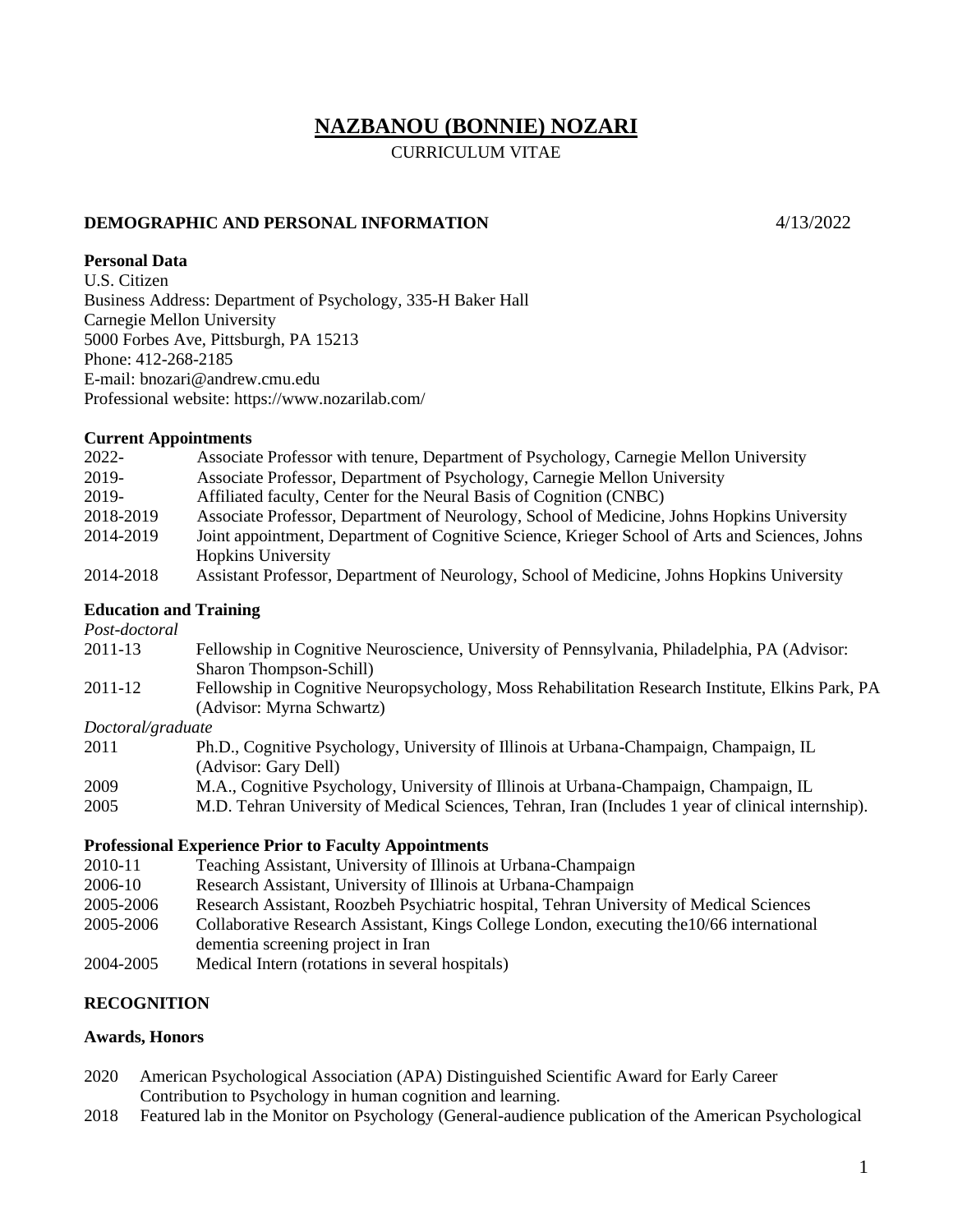Association)

- 2013 American Psychological Association (APA) New Investigator Award
- 2012 Robert J. Glushko Award for best dissertation in Cognitive Science.
- 2010 Outstanding teacher, as ranked by the undergraduate students at University of Illinois at Urbana-Champaign, Lab in Cognitive Psychology.
- 2009 Academy of Aphasia's best student presentation award, Boston, MA.
- 2005 Travel grant for the 2nd Conference on Brain and Behavior, Thessaloniki, Greece. \$500 (declined).
- 2004 Outstanding Intern Award, Children Medical Center, Tehran, Iran.

# **PUBLICATIONS**

## **Peer-reviewed Published Research** *(Journal articles + 6-page CogSci proceedings; mentees are underlined).*

- 1. Burgess, J., & **Nozari, N.** (2022). A conflict-based model of speech error repairs in humans. In J. Culbertson, A. Perfors, H. Rabagliati, & V. Ramenzoni (Eds.), *Proceedings of the 44th Annual Conference of the Cognitive Science Society.* Cognitive Science Society.
- 2. **Nozari, N.** & Omaki, A. (2022). Revisiting Agreement: Do Children and Adults Compute Subject-verb Agreement Differently? In J. Culbertson, A. Perfors, H. Rabagliati, & V. Ramenzoni (Eds.), *Proceedings of the 44th Annual Conference of the Cognitive Science Society.* Cognitive Science Society.
- 3. Atilgan, N., Chu, L., & **Nozari, N.** (2022). Statistical learning of orthotactic constraints: new insights from typing. In J. Culbertson, A. Perfors, H. Rabagliati, & V. Ramenzoni (Eds.), *Proceedings of the 44th Annual Conference of the Cognitive Science Society.* Cognitive Science Society.
- 4. Lakhani, N., & **Nozari, N.** (2022). Do speakers and listeners remember the speech errors or the repairs in communications? In J. Culbertson, A. Perfors, H. Rabagliati, & V. Ramenzoni (Eds.), *Proceedings of the 44th Annual Conference of the Cognitive Science Society.* Cognitive Science Society.
- 5. Waller, M., **Nozari, N.,** & Yurovsky, D. (2022). Of mouses and mans: the role of production and feedback in language learning. In J. Culbertson, A. Perfors, H. Rabagliati, & V. Ramenzoni (Eds.), *Proceedings of the 44th Annual Conference of the Cognitive Science Society.* Cognitive Science Society.
- 6. Pinet, S., & **Nozari, N.** (2022). Correction without consciousness in complex tasks: Evidence from typing. *Journal of Cognition*, *5*(1): 11, 1–14. https://doi.org/10.5334/joc.202
- 7. Oppenheim, G., & **Nozari, N.** (2021). Behavioral interference or facilitation does not distinguish between competitive and noncompetitive accounts of lexical selection in word production. In T. Fitch, C. Lamm, H. Leder, & K. Tessmar (Eds.), *Proceedings of the 43rd Annual Conference of the Cognitive Science Society.* (pp. 625-631). Cognitive Science Society.
- 8. Pinet, S., & **Nozari, N.** (2021). The role of visual feedback in detecting and correcting typing errors: A signal detection approach. *Journal of Memory and Language*. https://doi.org/10.1016/j.jml.2020.104193
- 9. Riès, S., Pinet, S., **Nozari, N.,** & Knight, R. T. (2021). Characterizing multi-word speech production using event-related potentials. *Psychophysiology.* https://doi.org/10.1111/psyp.13788
- 10. Brown-Schmidt, S., Cho, S. J., **Nozari, N.,** Klooster, N., & Duff, M. (2021). The limited role of hippocampal declarative memory in transient semantic activation during online language processing. *Neuropsychologia.* https://doi.org/10.1016/j.neuropsychologia.2020.107730
- 11. Martin, C. D., & **Nozari, N.** (2021). Language control in bilingual production: Insights from error rate and error type in sentence production. *Bilingualism: Language and Cognition, 24*(2), 374-388. https://doi.org/10.1017/S1366728920000590
- 12. Hepner, C. R., & **Nozari, N.** (2020). The dual origin of lexical perseverations in aphasia: Residual activation and incremental learning. Neuropsychologia*, 147*. https://www.sciencedirect.com/science/article/pii/S002839322030275X?via%3Dihub
- 13. **Nozari, N.** (2020). A comprehension- or a production-based monitor? Response to Roelofs (2020)**.**  *Journal of Cognition, 3*(1): 19, 1–21. https://doi.org/10.5334/joc.102
- 14. Harrison, W., Hepner, C., & **Nozari, N.** (2020). Is Segmental Interference Position-dependent? In S. Denison, M. Mack, Y. Xu, & B. C. Armstrong (Eds.), *Proceedings of the 42nd Annual Conference of the Cognitive Science Society.* (pp. 681-687). Cognitive Science Society.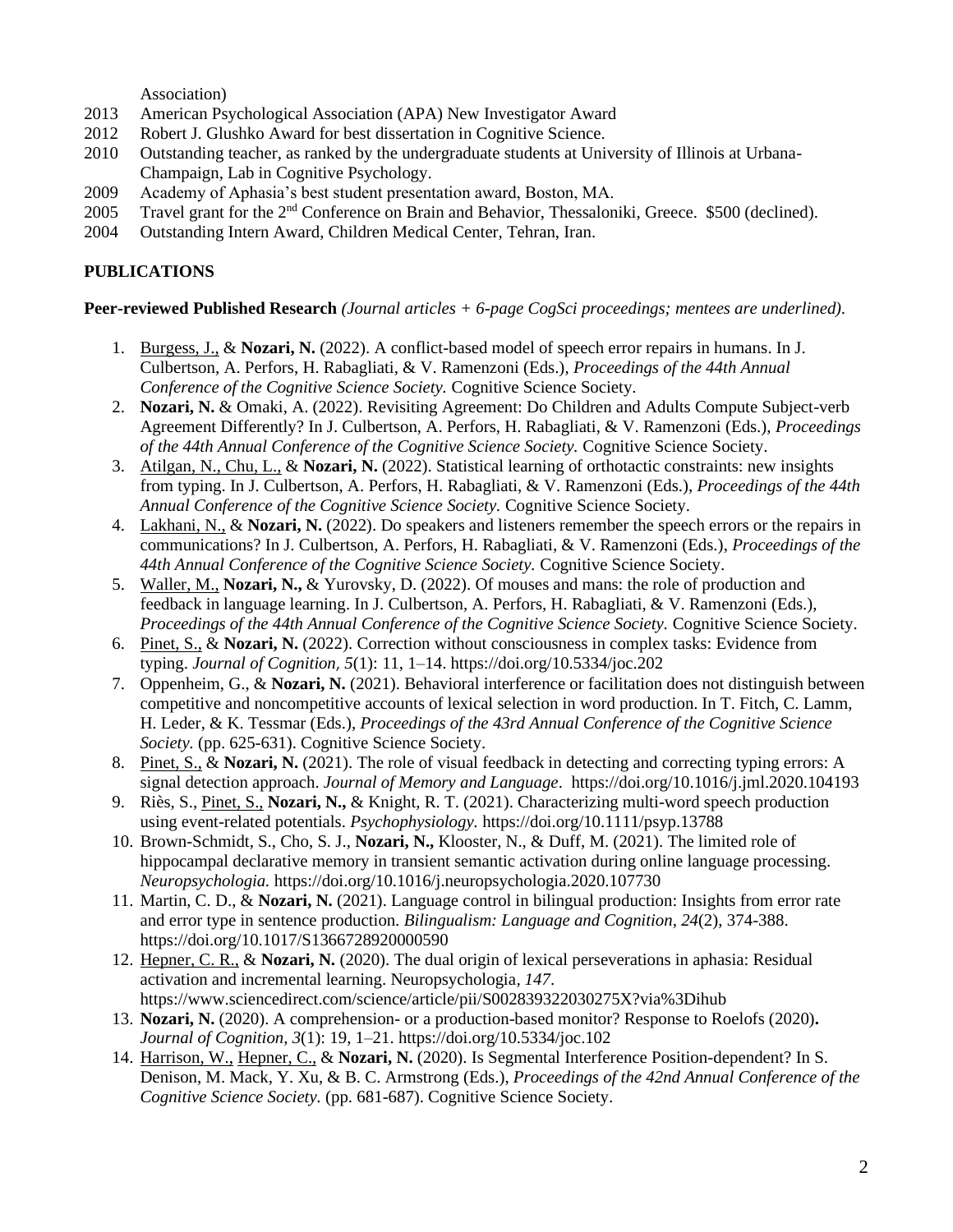- 15. McDonagh, D., Fisher, A. & **Nozari, N.** (2020). Do Taxonomic and Associative Relations Affect Word Production in the Same Way? In S. Denison, M. Mack, Y. Xu, & B. C. Armstrong (Eds.), *Proceedings of the 42nd Annual Conference of the Cognitive Science Society.* (pp. 544-550). Cognitive Science Society.
- 16. Pinet, S., & **Nozari, N.** (2020). Using Signal Detection Theory to Investigate the Role of Visual Information in Performance Monitoring in Typing. In S. Denison, M. Mack, Y. Xu, & B. C. Armstrong (Eds.), *Proceedings of the 42nd Annual Conference of the Cognitive Science Society.* (pp. 1789-1794). Cognitive Science Society.
- 17. Pinet, S. & **Nozari, N.** (2020). Electrophysiological Correlates of Monitoring in Typing with and without Visual Feedback. *Journal of Cognitive Neuroscience, 32*(4), 603-620. https://doi.org/10.1162/jocn\_a\_01500
- 18. **Nozari, N.,** Pinet, S. (2020). A critical review of the behavioral, neuroimaging, and electrophysiological studies of co-activation of representations during word production. *Journal of Neurolinguistics (special issue on "The Cognitive Neuroscience of Speech Production: Computational principles for linking words and brains", in memory of Albert Costa), 53.* https://doi.org/10.1016/j.jneuroling.2019.100875
- 19. **Nozari, N.,** Martin, C. D., & McCloskey, N. (2019). Is repairing speech errors an automatic or a controlled process? Insights from the relationship between error and repair probabilities in English and Spanish *Language, Cognition, & Neuroscience. 34*(9), 1230-1245. http://dx.doi.org/10.1080/23273798.2019.1637007
- 20. Breining, B. L., **Nozari, N.**, & Rapp, B. (2019). Learning in complex, multi-component cognitive systems: Different learning challenges within the same system. *Journal of Experimental Psychology: Learning, Memory, and Cognition, 45*(6), 1093-1106. http://dx.doi.org/10.1037/xlm0000630
- 21. **Nozari, N.**, & Hepner, C. (2019). To select or to wait? Response to the commentaries. *Cognitive Neuropsychology, 36*(5-6), 226-233*.* https://doi.org/10.1080/02643294.2019.1632280
- 22. **Nozari, N.** & Hepner, C. (2019). To select or to wait? The importance of criterion setting in debates of competitive lexical selection. *Cognitive Neuropsychology, 36*(5-6), 193-207. https://doi.org/10.1080/02643294.2018.1476335
- 23. Hepner, C. & **Nozari, N.** (2019). Resource allocation in phonological working memory: Same or different principles from vision? *Journal of Memory and Language, 106,* 172-188. https://doi.org/10.1016/j.jml.2019.03.003
- 24. **Nozari, N.** (2019). The dual origin of semantic errors in access deficit: activation vs. inhibition deficit. *Cognitive Neuropsychology, 36,* 31-53. https://doi.org/10.1080/02643294.2019.1587397
- 25. Freund, M. & **Nozari, N.** (2018). Is adaptive control in language production mediated by learning? *Cognition, 176*, 107–130. https://doi.org/10.1016/j.cognition.2018.03.009
- 26. Pinet, S. & **Nozari, N.** (2018). "Twisting fingers": the case for interactivity in typed language production. *Psychonomic Bulletin & Review, 25*, 1449–1457. https://doi.org/10.3758/s13423-018-1452
- 27. Akhavan, N., Goksun, T. & **Nozari, N.** (2018). Integrity and function of gestures in aphasia *Aphasiology,32,*  1310-1335. https://doi.org/10.1080/02687038.2017.1396573.
- 28. Hepner, C., Pinet, S. & **Nozari, N.** (2018). An enhanced model of gemination in spelling: Evidence from a large corpus of typing errors. In C. Kalish, M. Rau, J. Zhu, & T. Rogers (Eds.), *Proceedings of the 40th Annual Conference of the Cognitive Science Society* (pp. 489-494)*.* Austin, TX: Cognitive Science Society.
- 29. Hepner, C. & **Nozari, N.** (2018). A resource model of phonological working memory. In C. Kalish, M. Rau, J. Zhu, & T. Rogers (Eds.), *Proceedings of the 40th Annual Conference of the Cognitive Science Society* (pp. 495-500). Austin, TX: Cognitive Science Society.
- 30. **Nozari, N.** & Omaki, A. (2018). Syntactic production is not independent of inhibitory control: Evidence from agreement attraction errors. In C. Kalish, M. Rau, J. Zhu, & T. Rogers (Eds.), *Proceedings of the 40th Annual Conference of the Cognitive Science Society* (pp. 824-829). Austin, TX: Cognitive Science Society.
- 31. Arnold, J. & **Nozari, N.** (2017). The effects of utterance timing and stimulation of left prefrontal cortex on the production of referential expressions. *Cognition, 160,* 127–144. https://doi.org/10.1016/j.cognition.2016.12.008
- 32. Akhavan, N., **Nozari, N.,** & Goksun, T. (2017). Expression of motion events in Farsi. *Language, Cognition and Neuroscience,32*(6), 792-804. https://doi.org/10.1080/23273798.2016.1276607
- 33. **Nozari, N.** & Faroqi-Shah, Y. (2017). Investigating the origin of nonfluency in aphasia: A path modeling approach to neuropsychology. *Cortex, 95,* 119-135. https://doi.org/10.1016/j.cortex.2017.08.003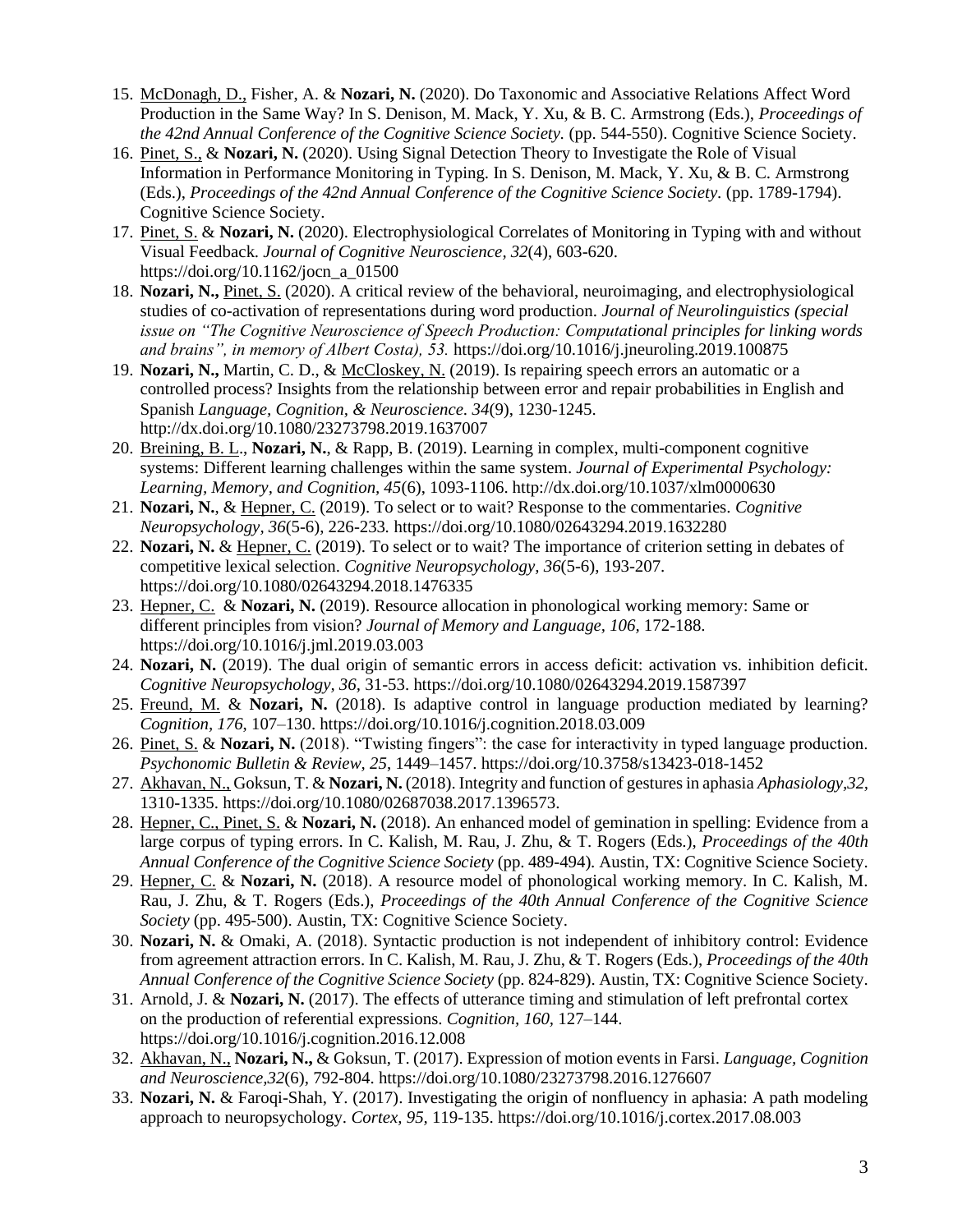- 34. **Nozari, N.** & Novick, J. (2017). Monitoring and control in language production. *Current Directions in Psychological Science, 26*(5), 403–410*.* https://doi.org/10.1177/09637214177024
- 35. Trude, A., & **Nozari, N.** (2017). Inhibitory control supports referential context use in language production and comprehension. In G. Gunzelmann, A. Howes, T. Tenbrink, & E. Davelaar (Eds.), *Proceedings of the 39th Annual Conference of the Cognitive Science Society Society* (pp. 1218-1223). Austin, TX: Cognitive Science Society.
- 36. **Nozari, N.,** Trueswell, J., & Thompson-Schill, S.L. (2016). The interplay of local attraction, context and domain-general cognitive control in activation and suppression of semantic distractors during sentence comprehension**.** *Psychonomic Bulletin & Review, 23*(6), 1942-1953. https://doi.org/10.3758/s13423-016- 1068-8
- 37. Breining, B., **Nozari, N.,** & Rapp, B. (2016). Does segmental overlap help or hurt? Evidence from blocked cyclic naming in spoken and written production. *Psychonomic Bulletin & Review*, *23,* 500-506. https://doi.org/ 10.3758/s13423-015-0900-x
- 38. **Nozari, N.,** Mirman, D., & Thompson-Schill, S.L. (2016). The ventrolateral prefrontal cortex facilitates processing of sentential context to locate referents *Brain & Language, 157,* 1-13. https://doi.org/10.1016/j.bandl.2016.04.006
- 39. **Nozari, N.,** Freund, M., Breining, B., Rapp, B., & Gordon, B. (2016). Cognitive control during selection and repair in word production. *Language, Cognition & Neuroscience, 31* (7), 886-903. https://doi.org/10.1080/23273798.2016.1157194
- 40. Hanley, R.J., Cortis, C., Budd, M.J., & **Nozari, N.** (2016). Did I say dog or cat? A study of semantic error detection and correction in children. *Journal of Experimental Child Psychology, 142,* 36-47. https://doi.org/10.1016/j.jecp.2015.09.008
- 41. Akhavan, N., Goksun, T., & **Nozari, N.** (2016). Disfluency production in speech and gesture. In A. Papafragou, D. Grodner, D. Mirman, & J.C. Trueswell (Eds.), *Proceedings of the 38th Annual Conference of the Cognitive Science Society* (pp. 716-721). Austin, TX: Cognitive Science Society.
- 42. **Nozari, N.,** & Mirman, D. (2016). Using determiners as contextual cues in sentence comprehension: A comparison between younger and older adults. In A. Papafragou, D. Grodner, D. Mirman, & J.C. Trueswell (Eds.), *Proceedings of the 38th Annual Conference of the Cognitive Science Society* (pp. 1193-1198). Austin, TX: Cognitive Science Society.
- 43. Freund, M., Gordon, B., & **Nozari, N.** (2016). Conflict-based regulation of control in language production. In A. Papafragou, D. Grodner, D. Mirman, & J.C. Trueswell (Eds.), *Proceedings of the 38th Annual Conference of the Cognitive Science Society* (pp. 1625-1630). Austin, TX: Cognitive Science Society.
- 44. **Nozari, N.,** Goksun, T., Thompson-Schill, S.L., & Chatterjee, A. (2015). Phonological similarity affects production of gestures, even in the absence of speech. *Frontiers in Psychology, 6* (1347). https://doi.org/10.3389/fpsyg.2015.01347
- 45. **Nozari, N.,** Dell, G.S., Schneck, K., & Gordon, B. (2015). Implementation of selective attention in sequential word production. In D. C. Noelle, R. Dale, A. S. Warlaumont, J. Yoshimi, T. Matlock, C. D. Jennings, & P. P. Maglio (Eds.), *Proceedings of the 37th Annual Conference of the Cognitive Science Society* (pp. 1745-1750). Austin, TX: Cognitive Science Society.
- 46. Akhavan, N., **Nozari, N.,** & Goksun, T. (2015). Motion event expressions in language and gesture: Evidence from Persian. In D. C. Noelle, R. Dale, A. S. Warlaumont, J. Yoshimi, T. Matlock, C. D. Jennings, & P. P. Maglio (Eds.), *Proceedings of the 37th Annual Conference of the Cognitive Science Society* (pp. 60-65). Austin, TX: Cognitive Science Society.
- 47. **Nozari, N.,** Arnold, J. E., & Thompson-Schill, S. L. (2014). The Effects of Anodal Stimulation of the Left Prefrontal Cortex on Sentence Production. *Brain stimulation*, *7*(6), 784-792. doi: 10.1016/j.brs.2014.07.035
- 48. **Nozari, N.,** Woodard, K., & Thompson-Schill, S. L. (2014). Consequences of cathodal stimulation for behavior: when does it help and when does it hurt performance? *PloS one*, *9*(1), 1-15. https://doi.org/10.1371/journal.pone.0084338
- 49. **Nozari, N.,** & Thompson-Schill, S.L. (2013). More attention when speaking: does it help or does it hurt? Evidence from tDCS. *Neuropsychologia, 51*(13), 2770-2780. doi: 10.1016/j.neuropsychologia.2013.08.019
- 50. **Nozari, N.,** & Dell, G.S. (2013). How damaged brains repeat words: A computational approach. *Brain & Language, 126(3),* 327-337. https://doi.org/10.1016/j.bandl.2013.07.005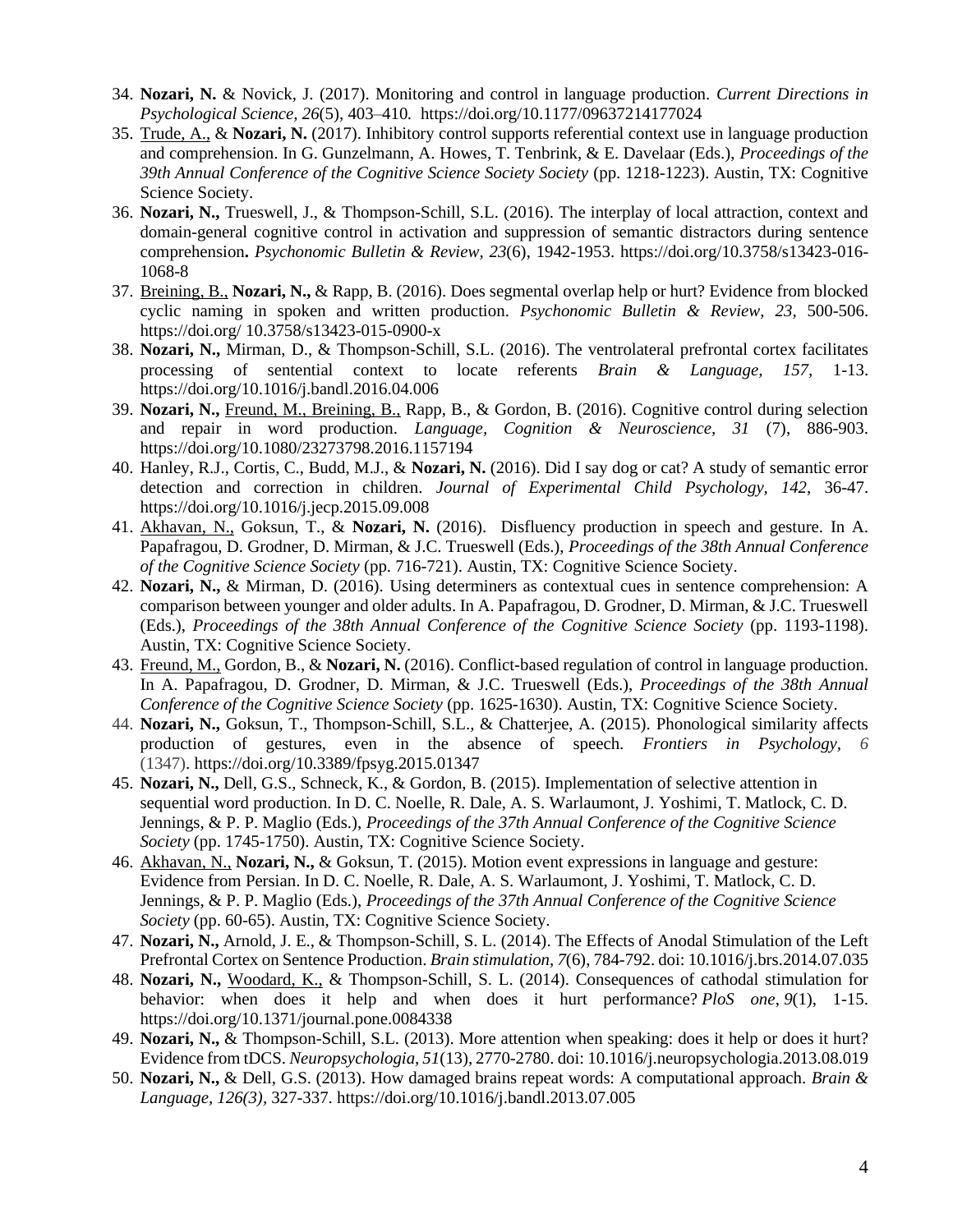- 51. Dell, G. S., Schwartz, M. F., **Nozari, N.,** Faseyitan, O., & Branch Coslett, H. (2013). Voxel-based lesionparameter mapping: Identifying the neural correlates of a computational model of word production. *Cognition, 128(3),* 380-396. https://doi.org/10.1016/j.cognition.2013.05.007
- 52. **Nozari, N.,** & Dell, G. S. (2012). Feature migration in time: Reflection of selective attention on speech errors. *Journal of Experimental Psychology: Learning, Memory & Cognition, 38*(4), 1084-1090. https://doi.org/10.1037/a0026933
- 53. Budd, M. J., Hanley, & J.R., **Nozari, N.** (2012). Evidence for a non-lexical influence on children's auditory repetition of familiar words. *Journal of Psycholinguistic Research, 41*(4), 253-266. https://doi.org/10.1007/s10936-011-9189-8
- 54. **Nozari, N.,** Dell, G.S., Schwartz, M.F. (2011). Is comprehension the basis for error detection? A conflictbased theory of error detection in speech production. *Cognitive Psychology, 63(1),* 1-33. https://doi.org/10.1016/j.cogpsych.2011.05.001
- 55. **Nozari, N.** & Dell, G.S. (2011). Selective attention and speech errors: feature migration in time. In L. Carlson, C. Hölscher, & T. Shipley (Eds.), *Proceedings of the 33rd Annual Conference of the Cognitive Science Society* (pp. 1370-1375). Austin, TX: Cognitive Science Society.
- 56. **Nozari, N.,** Kittredge, A.K., Dell, G.S., Schwartz, M.F. (2010). Naming and repetition in aphasia: Steps, routes, and frequency effects. *Journal of memory and Language, 63*, 541-559. https://doi.org/10.1016/j.jml.2010.08.001
- 57. **Nozari, N.,** Ferri, C.P., Farin, F., Noroozian, M., Salehi, M., Seyedian, M., & Prince, M. (2009). Validation of the 10/66 Dementia Research Group's 10/66 Dementia diagnosis in Iran. *International Psychogeriatrics, 21(3),* 604-605. https://doi.org/10.1017/S104161020900845X
- 58. **Nozari, N.,** & Dell, G.S., (2009). More on lexical bias: how efficient can a "lexical editor" be? *Journal of Memory and Language, 60,* 291-307. https://doi.org/10.1016/j.jml.2008.09.006
- 59. Behzadi, A., **Nozari, N.,** & Ekhtiari, H. (2006). Reasoning, Induction and Language; Literature Review and the Practical Methods of Assessment. *Iranian Journal of Cognitive Science,* 4, 24-29. [article in Persian]

# **Book Chapters**

- 1. **Nozari, N.** (2021). Neural basis of word production. In L. R. Gleitman, A. Papafragou, & J. C. Trueswell (Eds.), *The Oxford Handbook of The Mental Lexicon* (pp. 552-574). Oxford: Oxford University Press.
- 2. **Nozari, N.** (2018). How special is language production? Perspectives from monitoring and control. In K. Federmeier and D. Watson (Eds.), *Psychology of Learning and Motivation: Current Topics in Language* (Vol. 68, pp. 179-213). Cambridge, MA: Academic Press. https://doi.org/10.1016/bs.plm.2018.08.006
- 3. **Nozari, N.,** & Thompson-Schill, S. L. (2016). Left ventrolateral prefrontal cortex in processing of words and sentences. In G. Hickok & S. L. Small (Eds.), *Neurobiology of Language* (pp. 569–584). San Diego, CA: Academic Press. https://doi.org/10.1016/B978-0-12-407794-2.00046-8
- 4. Dell, G. S., **Nozari, N.,** & Oppenheim, G. M. (2014). Lexical access: Behavioral and computational considerations. In V. Ferreira, M. Goldrick, & M. Miozzo (Eds.), *The Oxford Handbook of Language Production (pp. 88-104). Oxford: Oxford University Press.* https://doi.org/10.1093/oxfordhb/9780199735471.013.014

## **Non-peer Reviewed Publications and Conference Proceedings** *(Excludes abstracts for conferences without published proceedings, and peer-reviewed CogSci papers).*

- 1. **Nozari, N.** (2020). Award for Distinguished Scientific Early Career Contributions to Psychology: Nazbanou Nozari (2020). *American Psychologist, 75*(9), 1260–1262. https://doi.org/10.1037/amp0000789
- 2. Hepner, C. & **Nozari, N.** (2018). The dual origin of lexical perseverations in aphasia: Residual activation and incremental learning. Conference abstract:  $56<sup>th</sup>$  Annual Meeting of the Academy of Aphasia. Frontiers in Human Neuroscience. doi: 10.3389/conf.fnhum.2018.228.00010
- 3. Pinet, S. & **Nozari, N.** (2018). The footprint of semantic and phonological interference in picture naming in aphasia: Preliminary evidence from ERP. Conference abstract: 56<sup>th</sup> Annual Meeting of the Academy of Aphasia. Frontiers in Human Neuroscience. doi:10.3389/conf.fnhum.2018.228.00073
- 4. Freund, M., Rapp, B., & **Nozari, N.** (2017). Does semantic relatedness help or hurt re-learning of object names in aphasia? Conference abstract: 55<sup>th</sup> Annual Meeting of the Academy of Aphasia. Frontiers in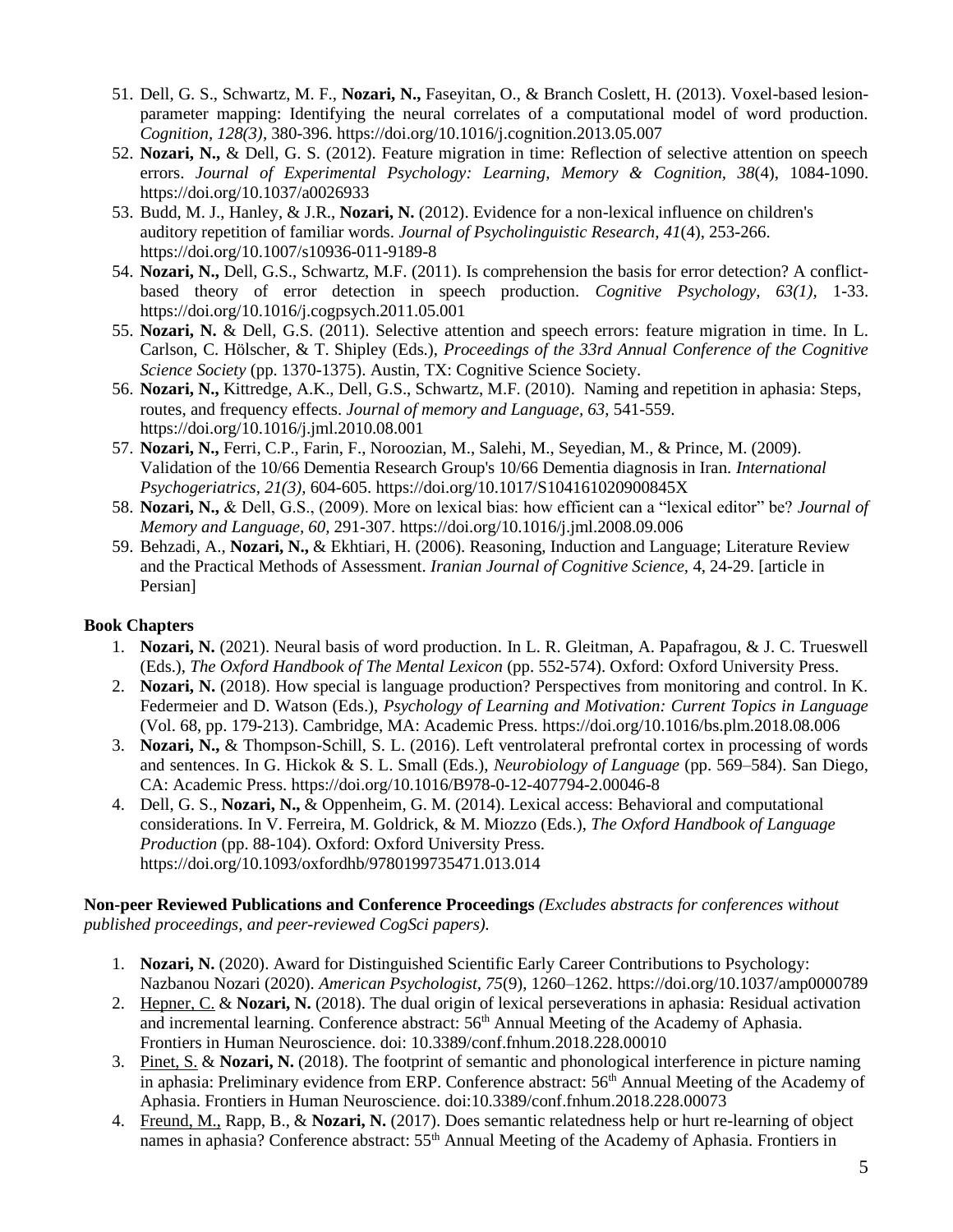Psychology. doi: 10.3389/conf.fnhum.2017.223.00063

- 5. **Nozari, N.** (2017). The dual origin of semantic errors in access deficits: activation deficit vs. inhibition deficit. Conference abstract: 55<sup>th</sup> Annual Meeting of the Academy of Aphasia. Frontiers in Psychology. doi: 10.3389/conf.fnhum.2017.223.00100
- 6. Hepner, C. & **Nozari, N.** (2017). A resource model of phonological working memory in language production and perception. Conference abstract: 55<sup>th</sup> Annual Meeting of the Academy of Aphasia. Frontiers in Psychology. doi: 10.3389/conf.fnhum.2017.223.00087
- 7. **Nozari, N.** & Faroqi-Shah, Y. (2016). How should we approach the study of fluency? A corpus analysis. *Frontiers in Psychology.* Conference Abstract: 54th Annual Academy of Aphasia Meeting. doi: 10.3389/conf.fpsyg.2016.68.00038
- 8. Akhavan, N., Goksun, T., Kazemi, R. & **Nozari, N.** (2016). Integrity and function of gestures in aphasia. *Front.iers in Psychology.* Conference Abstract: 54th Annual Academy of Aphasia Meeting. doi: 10.3389/conf.fpsyg.2016.68.00039
- 9. Trude, A., & **Nozari, N.** (2016). Cognitive costs of perspective-taking in an individual with nonfluent aphasia. *Frontiers in Psychology.* Conference Abstract: 54th Annual Academy of Aphasia Meeting. doi: 10.3389/conf.fpsyg.2016.68.00032
- 10. **Nozari, N**. (2014). Using Transcranial Direct Current Stimulation (tDCS) to study and treat aphasia. *Frontiers in Psychology.* Conference Abstract: 52nd Annual Academy of Aphasia Meeting Annual Meeting*.* doi:10.3389/conf.fpsyg.2014.64.00008.
- 11. **Nozari, N**. (2014). Using Transcranial tDCS to test cognitive hypotheses. *Frontiers in Psychology.* Conference Abstract: 52nd Annual Academy of Aphasia Meeting Annual Meeting*.* doi:10.3389/conf.fpsyg.2014.64.00009
- 12. **Nozari, N.,** Mirman, D., & Thompson-Schill, S.L. (2014). The role of the left ventrolateral prefrontal cortex in online sentence processing. *Frontiers in Psychology*. Conference Abstract: 52nd Annual Academy of Aphasia Meeting Annual Meeting. doi: 10.3389/conf.fpsyg.2014.64.00012
- 13. Middleton, E., Schwartz, M.F., Graziano, K., Brown, D., & **Nozari, N.** (2014) A Paradigm for Investigating Executive Control Mechanisms in Word Retrieval in Language-Impaired and Neurotypical Speakers. *Frontiers in Psychology.* Conference Abstract: 52nd Annual Academy of Aphasia Meeting Annual Meeting*.* doi:10.3389/conf.fpsyg.2014.64.00066
- 14. Schwartz, M.F., Middleton, E., **Nozari, N.,** Brecher, A., Gagliardi, M., & Garvey, K. (2014). Learning from your mistakes: The functional value of spontaneous error monitoring in aphasia. *Frontiers in Psychology.* Conference Abstract: 52nd Annual Academy of Aphasia Meeting Annual Meeting*.* doi:10.3389/conf.fpsyg.2014.64.00070
- 15. **Nozari, N.,** Woodard, K., & Thompson-Schill, S. (2013). Cathodal Transcranial Direct Current Stimulation: Facilitatory, inhibitory, or both? *Journal of cognitive neuroscience* , (pp. 174-174). MIT Press, Cambridge, MA.
- 16. **Nozari, N.,** & Schwartz, M. (2012). Fluency of Speech Depends on Executive Abilities: Evidence for Two Levels of Conflict in Speech Production. *Procedia-Social and Behavioral Sciences*, *61*, 183-184.
- 17. **Nozari, N.,** Dell, G., & Schwartz, M. (2012). Who Are the Lexical-routers? An Investigation into the Nature of Word Repetition in Aphasia. *Procedia - Social and Behavioral Sciences, 61,* 104-105*.*

# **Media Releases**

- 1. Featured in the American Psychological Association's magazine: Monitor on Psychology. Print version: March 2018, Vol 49, No. 3, p. 60. Online version: http://www.apa.org/monitor/2018/03/secrets.aspx
- 2. C-Star (Center for the Study of Aphasia Recovery) YouTube lecture series (February, 2018): https://www.youtube.com/watch?v=hbZR8rUjd4s&t=348s
- 3. "How does the brain process speech errors?" (June, 2012). Published interview in Mehr Newspaper, 12:44, 1627651. [Article in Persian].

# **PRESENTATIONS**

**Invited Talks**  *National*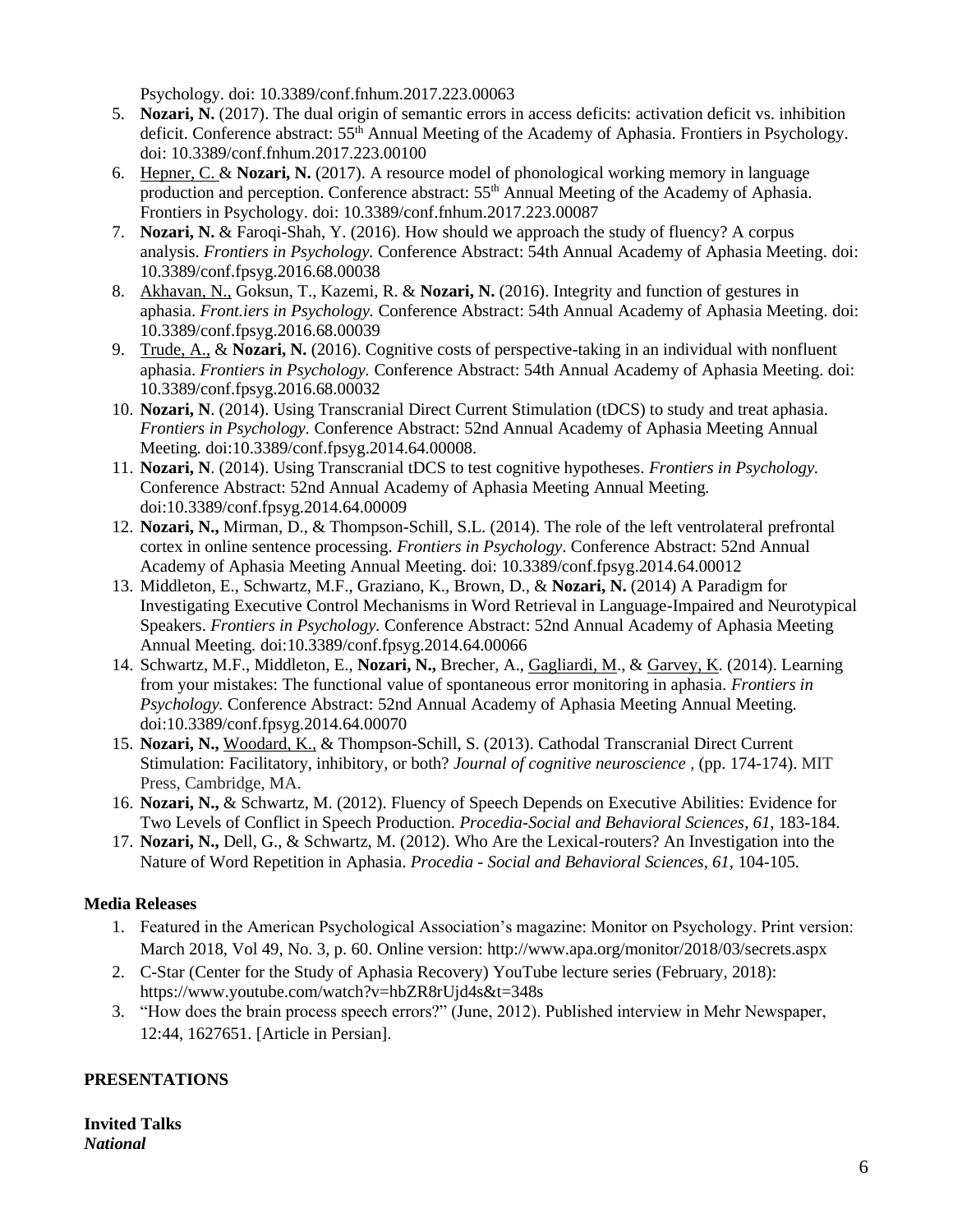| 4/5/2022   | Career development for students in Cognitive Science, lecture series organized by the CMU CogSci<br>Student Advisory Board.                                                                                                                     |
|------------|-------------------------------------------------------------------------------------------------------------------------------------------------------------------------------------------------------------------------------------------------|
| 11/17/2021 | Invited speaker, "Facilitation and interference in language production: what do they tell us and<br>what do they not?", Cognitive Psychology Talk Series, University of Pittsburgh, Pittsburgh, PA.                                             |
| 10/18/2021 | Invited speaker, "Representation or selection? What do facilitation and interference in language<br>production tell us?", CHAT (Cognitive, Health, Affective Tea) seminar, Rice University, Houston,<br>TX (online).                            |
| 4/23/2021  | Invited speaker, "What can typing tell us about language production and monitoring?", Cognitive<br>Science colloquium series, University of California Berkeley, Berkeley, CA (online).                                                         |
| 3/1/2021   | Invited speaker, "Typing: the interplay of language, motor control, and vision", Mind, Technology,<br>& Society Talk Series, UC Merced, Merced, California.                                                                                     |
| 2/18/2021  | Invited speaker and panel member, "Where does interference in language production come from?",<br>Workshop on Creativity in Language and Communication, Bielefed, Germany.                                                                      |
| 2/22/2020  | Keynote speaker and panel member, "From semantic knowledge to articulation: How much can<br>we chunk word production?", Motor Speech Conference, Santa Barbara, California.                                                                     |
| 11/8/2019  | Invited speaker, "Typing, the interplay of language, motor control and vision", Language and<br>Reading Group talk series, University of Pittsburgh, Pittsburgh, PA.                                                                            |
| 1/30/2019  | Invited speaker, "Understanding problems of lexical selection and segmental encoding in aphasia:<br>a computational approach", Department of Communication Sciences and Disorders, University of<br>Delaware, Newark, DE.                       |
| 1/22/2019  | Invited speaker, "Consequences of similarity in meaning and form: what do they tell us about the<br>architecture and functioning of language production?", Department of Speech, Language & Hearing<br>Sciences, Boston University, Boston, MA. |
| 12/17/2018 | Invited speaker, "Monitoring and control in language production: a domain-general perspective on<br>language processing", Psychology Department, Carnegie Mellon University, Pittsburgh, PA.                                                    |
| 11/22/2018 | Invited speaker, "The link between working memory and attention: Insights from language",<br>Psychology Department, University of South Carolina, Columbia, SC.                                                                                 |
| 4/17/2018  | Invited speaker, "Inhibitory control in language production: from single word production to<br>discourse", Cognitive Science Colloquium series, Northwestern University, Evanston, IL.                                                          |
| 2/22/2018  | Invited speaker, "The origins of nonfluency in apahsia", Satellite lecture for the Center for the<br>Study of Aphasia Recovery (C-STAR), main center located at the University of South Carolina.                                               |
| 12/4/2017  | Invited speaker, "Monitoring and control of language production", Cognitive Science Colloquium,<br>Center for Cognitive Science at the University at Buffalo, Buffalo, NY                                                                       |
| 4/18/2017  | Invited speaker, "Throwing out the baby and keeping the bathwater: Freud's major contribution to<br>cognitive science of language", HEAD Talk series, Department of Neurology, Johns Hopkins<br>University, Baltimore, MD.                      |
| 4/2/2016   | Keynote speaker, "How do we talk? Understanding a system by looking at its errors", in<br>"Monkeys to Infants to Humans. The first Omega Psi Conference for Undergraduates in Cognitive<br>Science", Baltimore, MD                              |
| 10/28/2015 | Invited speaker, "Cognitive control in word production", Language colloquium, University of<br>Maryland at College Park, College Park, MD                                                                                                       |
| 4/21/2014  | Invited speaker, "Pathways for Auditory Word Repetition: Convergence of Computational Models<br>and Lesion Findings", Clinical Neuroscience Conference Series, Johns Hopkins Hospital,<br>Baltimore, MD                                         |
| 10/17/2013 | Invited speaker, "Speaking with attention: Does it help or does it hurt?", Language Processing<br>Brown Bag, Beckman Institute of Sciences, University of Illinois at Urbana-Champaign,<br>Champaign, IL                                        |
| 9/30/2013  | Invited speaker, "A new theory of monitoring in language production", The Brown Bag colloquium<br>series, Department of Psychology, University of Delaware, Newark, DE                                                                          |
| 3/29/2013  | Invited speaker, "Producing and monitoring speech: a collaboration between two cognitive<br>systems", The ADVANCE colloquium, Department of Psychology, Lehigh University, Bethlehem,<br>PA                                                     |
| 5/16/2013  | Invited speaker, "Prefrontal cortex and language: tDCS as a teacher and a helper", Department of<br>Neurology, Johns Hopkins, Baltimore, MD                                                                                                     |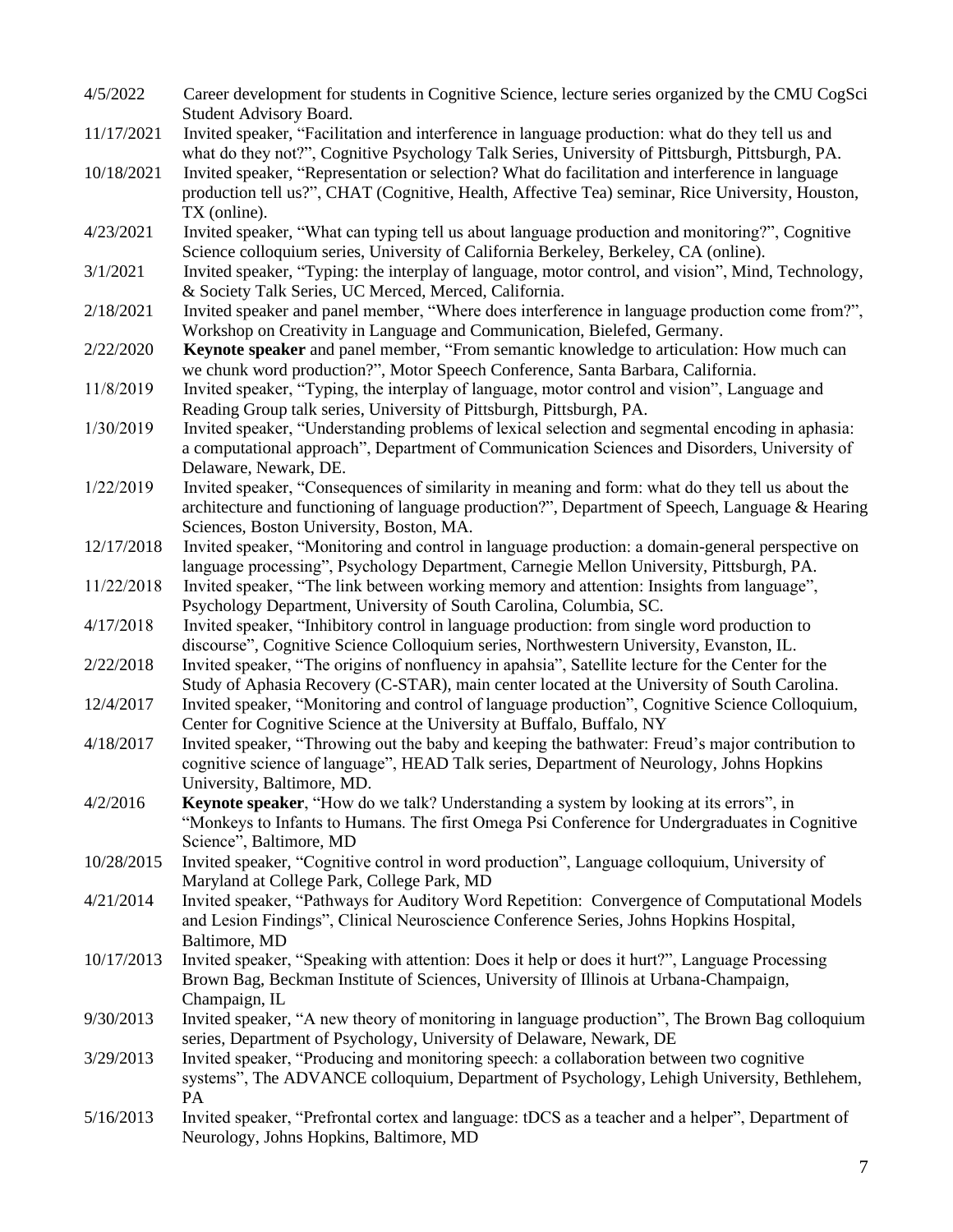| 2/18/2013  | Invited speaker, "Producing, monitoring and correcting speech: A collaborative effort between two  |
|------------|----------------------------------------------------------------------------------------------------|
|            | systems", Department of Psychology, University of Connecticut, Storrs, CT                          |
| 2/12/2013  | Invited speaker, "A new theory of error detection in adults, children and aphasic patients",       |
|            | colloquium, Department of Communication Sciences and Disorders, New York University, New           |
|            | York, NY                                                                                           |
| 1/23/2013  | Invited speaker, "On selective attention and taming in", School of Education, Johns Hopkins        |
|            | University, Baltimore, MD                                                                          |
| 1/22/2013  | Invited speaker, "Monitoring conflict: A domain-general principle of implicit metacognition",      |
|            | Cognitive Science colloquium, Department of Cognitive Science, Johns Hopkins University,           |
|            | Baltimore, MD                                                                                      |
| 12/19/2012 | Invited speaker, "Are speech fluency and executive abilities linked?", colloquium, Albert Einstein |
|            | Hospital, Elkins Park, PA.                                                                         |
| 12/13/2012 | Invited speaker, "What can domain-generality buy us? At least a better theory of speech            |
|            | monitoring". Invited talk, December 13, 2012, Department of Brain and Cognitive Sciences,          |
|            | University of Rochester, Rochester, NY                                                             |
| 12/6/2012  | Invited speaker, "Producing, monitoring and correcting speech: A collaborative effort between two  |
|            | systems", colloquium, Temple University, Philadelphia, PA                                          |
| 2/12/2000  | Invited epocker "A computational case sories approach to investigating the architecture of the     |

3/12/2009 Invited speaker, "A computational case-series approach to investigating the architecture of the lexical access system", colloquium, Moss Rehabilitation Institute, Philadelphia, PA

## *International*

- 2/18/2021 Invited speaker, "Where does interference in language production come from?", Workshop on Creativity in Language and Communication. Bielefed, Germany.
- 7/4/2018 **Keynote speaker,** "Monitoring and control in language production", 10<sup>th</sup> International Workshop on Language Production (IWLP), The Max Planck Institute of Psycholinguistics, Nijmegen, Netherlands.
- 9/12/2017 Invited speaker, "Inhibitory control in Language Production: From single word production to discourse", The Donders Institute for Brain, Cognition and Behavior, Nijmegen, Netherlands.
- 9/6/2017 Invited speaker, "Production-based monitoring", "Self-monitoring in speech production" symposium organized by Robert Hartsuiker, and Andreas Lind, 20th Conference of the European Society for Cognitive Psychology (ESCoP), Potsdam, Germany.
- 5/1/2017 **Keynote speaker**, "How do we monitor and regulate our speech?", 7th biennial International Conference of Cognitive Science in Tehran, Iran (declined due to uncertainty regarding the travel ban imposed on 6 countries including Iran).
- 9/3/2016 **Keynote speaker**, "Regulation and control of the language production system", 22nd Annual Meeting of Architectures and Mechanisms for Language Processing (AMLaP), Basque Center on Cognition, Brain and Language (BCBL), Bilbao, Spain.

#### **Conference Presentations** *(Does not include invited talks or keynotes)*

- 7/2022 **N. Nozari,** & A. Omaki. (2022). Revisiting Agreement: Do Children and Adults Compute Subjectverb Agreement Differently? Oral presentation at the 44th Annual Conference of the Cognitive Science Society.
- 7/2022 Atilgan, N., Chu, L., & **Nozari, N.** (2022). Statistical learning of orthotactic constraints: new insights from typing. Oral presentation at the 44th Annual Conference of the Cognitive Science Society.
- 7/2022 Lakhani, N., & **Nozari, N.** (2022). Do speakers and listeners remember the speech errors or the repairs in communications? Poster presentation at the 44th Annual Conference of the Cognitive Science Society.
- 7/2022 Waller, M., **Nozari, N.,** & Yurovsky, D. (2022). Of mouses and mans: the role of production and feedback in language learning. Oral presentation at the 44th Annual Conference of the Cognitive Science Society.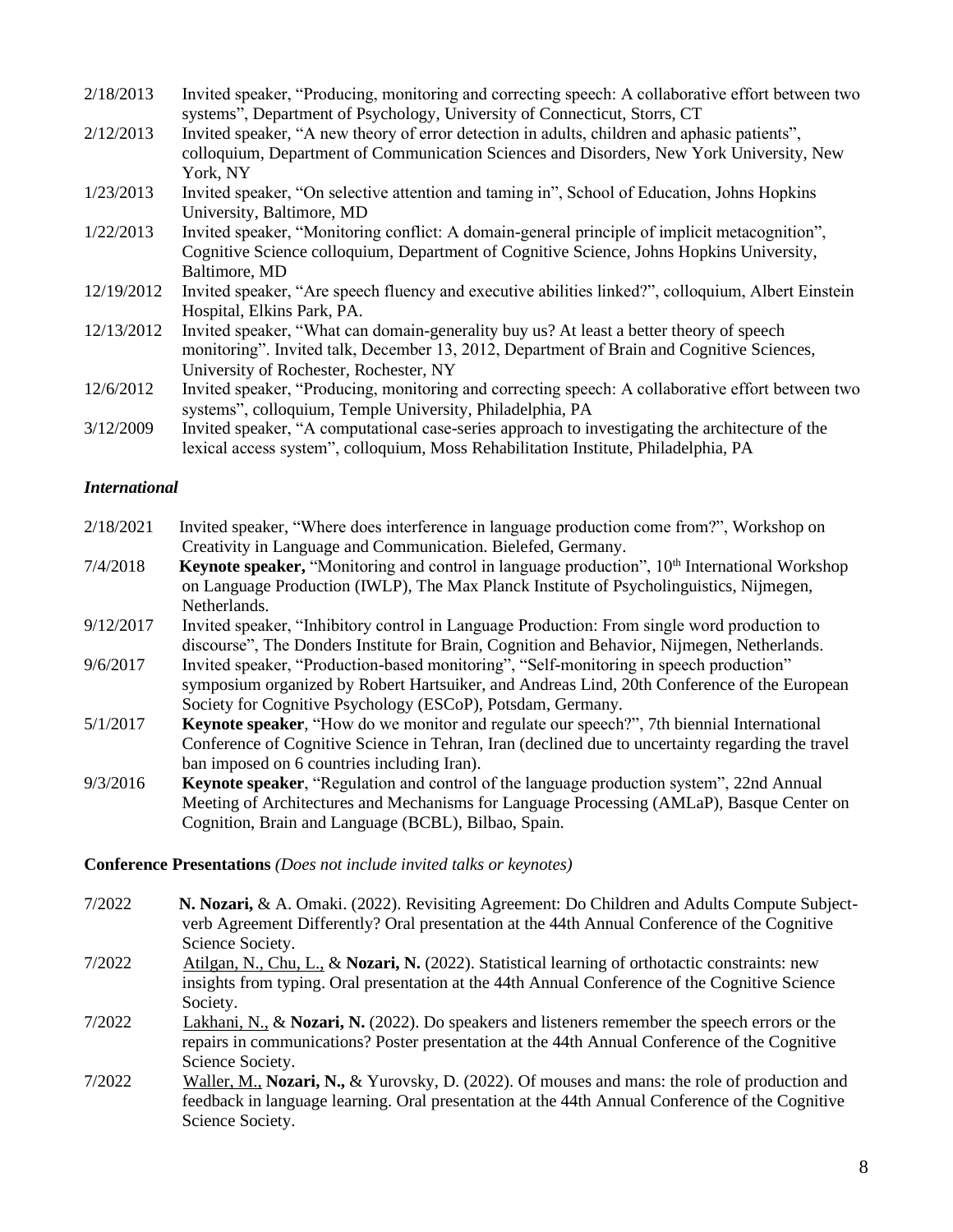| 7/2022  | Burgess, J., & Nozari, N. (2022). A conflict-based model of speech error repairs in humans. Poster                                         |
|---------|--------------------------------------------------------------------------------------------------------------------------------------------|
|         | presentation at the 44th Annual Conference of the Cognitive Science Society.                                                               |
| 6/2022  | Atilgan, N., Chu, L. & Nozari, N. (2022). Learning of simple and complex orthotactic constraints                                           |
|         | in typing. The 12th International Workshop on Language Production. Pittsburgh, PA.                                                         |
| 6/2022  | Black, J., & Nozari, N. (2022). The role of sub-phonemic units in segmental speech errors. The                                             |
|         | 12th International Workshop on Language Production. Pittsburgh, PA.                                                                        |
| 6/2022  | Pinet, S. & Nozari, N. (2022). Not all language control is the same: insights from typing. The 12th                                        |
|         | International Workshop on Language Production. Pittsburgh, PA.                                                                             |
| 6/2022  | Lakhani, N., & Nozari, N. (2022). Do speakers and listeners remember the speech errors or                                                  |
|         | the repairs in communication? The 12th International Workshop on Language Production.                                                      |
|         | Pittsburgh, PA.                                                                                                                            |
| 6/2022  | Oppenheim, G. M., & Nozari, N. (2022). Behavioral interference/facilitation does not equal                                                 |
|         | competitive/noncompetitive lexical selection mechanisms. The 12th International Workshop on                                                |
|         | Language Production. Pittsburgh, PA.                                                                                                       |
| 6/2022  | Waller, M., Nozari, N., & Yurovsky, D. (2022). Of mouses & mans: the role of production and                                                |
|         | feedback on learning. The 12th International Workshop on Language Production. Pittsburgh, PA.                                              |
| 6/2022  | Murphy, T., Nozari, N., & Holt, L. (2022). Statistical Learning Transfers from Speech Perception                                           |
|         | to Production. The 12th International Workshop on Language Production. Pittsburgh, PA.                                                     |
| 6/2022  | Ng, F., Arslan, B., Goksun, T., & Nozari, N. (2022). Trust my gesture or my word? How do                                                   |
|         | listeners choose the information channel during communication? The 12th International Workshop                                             |
|         | on Language Production. Pittsburgh, PA.                                                                                                    |
| 11/2021 | Oppenheim, G., & Nozari, N. Representation, Not Selection, Drives Facilitation and Interference in                                         |
|         | Word Production. Oral presentation at the 62 <sup>nd</sup> Annual Meeting of the Psychonomic Society.                                      |
|         | Virtual meeting.                                                                                                                           |
| 11/2021 | Nozari, N., Pinet, S., Haney, M., Kanagala, A. Towards a new account of error repair in language                                           |
|         | production via typing. Oral presentation at the 62 <sup>nd</sup> Annual Meeting of the Psychonomic Society.                                |
|         | Virtual meeting.                                                                                                                           |
| 11/2021 | Waller, M., Nozari, N., & Yurovsky, D. Do children learn from reformulations in non-pedagogical                                            |
|         | contexts? Oral presentation at the 46 <sup>th</sup> Annual Boston University Conference on Language                                        |
|         | Development (BUCLD). Virtual meeting.                                                                                                      |
| 7/2021  | Oppenheim, G., & Nozari, N. Behavioral interference or facilitation does not distinguish between                                           |
|         | competitive and noncompetitive accounts of lexical selection in word production. Oral presentation                                         |
|         | at the 43rd Annual Conference of the Cognitive Science Society. Virtual meeting.                                                           |
| 10/2020 | Hepner, C., & Nozari, N. A model of noun pluralization: Evidence from four types of pluralization                                          |
|         | deficit in aphasia. Oral presentation at the 58th Annual Meeting of the Academy of Aphasia.                                                |
|         | Virtual meeting.                                                                                                                           |
| 10/2020 | Pinet, S., & Nozari, N. Timeline of monitoring during semantic and phonological interference in                                            |
|         | word production. Poster presentation at the Twelfth Annual Meeting of the Society for the                                                  |
| 6/2020  | Neurobiology of Language. Virtual meeting.<br>Harrison, W., Hepner, C., & Nozari, N. (2020). Is Segmental Interference Position-dependent? |
|         | Oral presentation at the 42nd Annual Conference of the Cognitive Science Society. Virtual meeting.                                         |
| 6/2020  | McDonagh, D., Fisher, A. & Nozari, N. (2020). Do Taxonomic and Associative Relations Affect                                                |
|         | Word Production in the Same Way? Oral presentation at the 42nd Annual Conference of the                                                    |
|         | Cognitive Science Society. Virtual meeting.                                                                                                |
| 6/2020  | Pinet, S., & Nozari, N. (2020). Using Signal Detection Theory to Investigate the Role of Visual                                            |
|         | Information in Performance Monitoring in Typing. Oral presentation at the 42nd Annual                                                      |
|         | Conference of the Cognitive Science Society. Virtual meeting.                                                                              |
| 9/2019  | Pinet, S., & Nozari, N. Electrophysiological signatures of semantic and phonological interference                                          |
|         | in word production. Poster presentation at the European Society of Cognitive Psychology (ESCoP).                                           |
|         | Tenerife, Spain.                                                                                                                           |
| 6/2019  | Pinet, S. & Nozari, N. The role of visual feedback in detecting and correcting typing errors: a                                            |
|         | behavioral and electrophysiological investigation. Poster presentation at the Writing Word(s)                                              |
|         | Workshop. Marseille, France.                                                                                                               |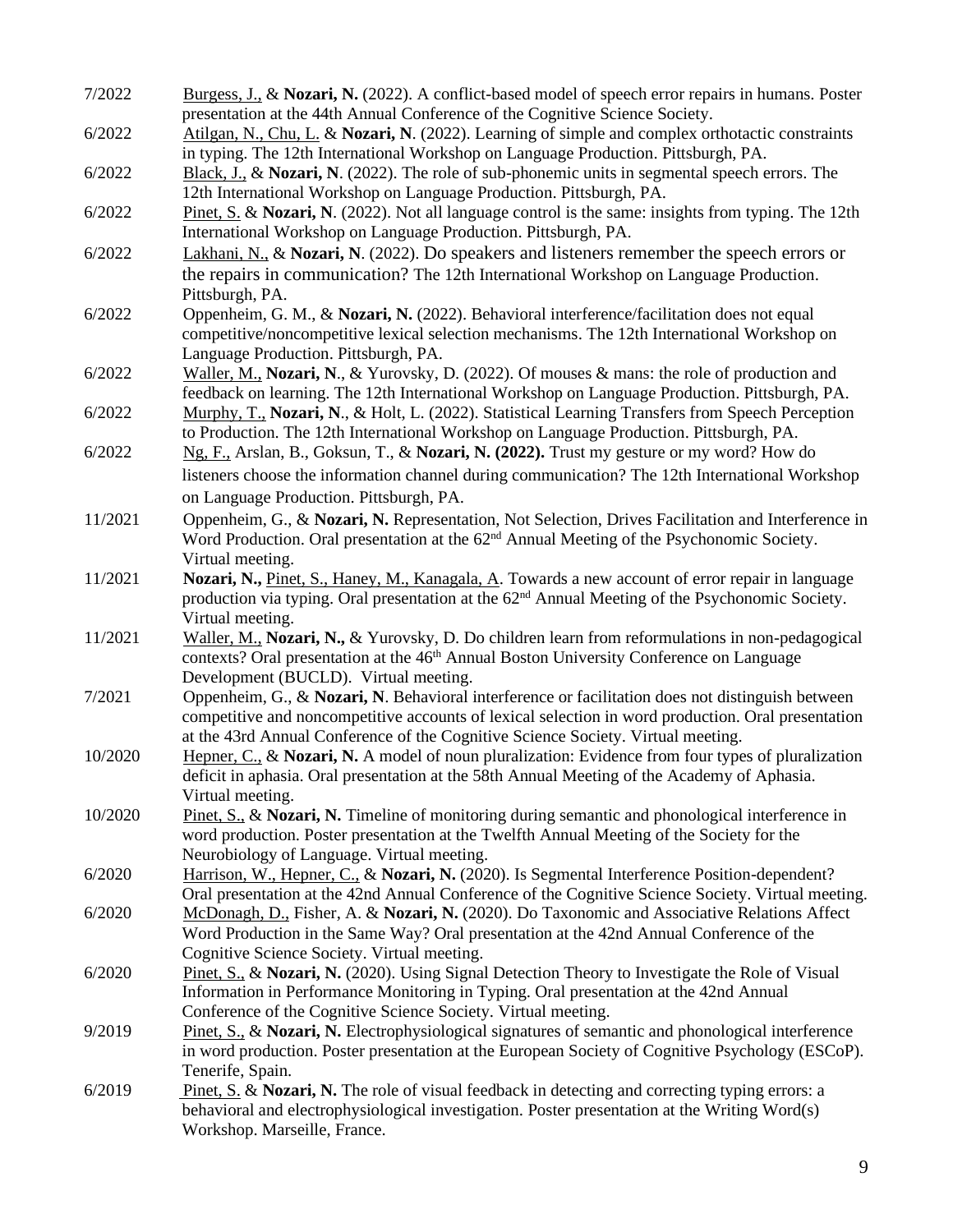- 3/2019 Brown-Schmidt, S., Klooster, N., Cho, S., **Nozari, N**., & Duff, M. On the necessity of hippocampus in lexical-semantic mapping in language processing. Poster presentation at the 32<sup>nd</sup> CUNY Conference on Human Sentence Processing. Boulder, CO.
- 11/2018 **Nozari, N.,** & Omaki, A. Syntactic production is not independent of inhibitory control: evidence from agreement attraction errors in a referential communication task. Oral presentation at the 59<sup>th</sup> Psychonomic Society Annual Meeting. New Orleans, LA.
- 11/2018 Hepner, C. & **Nozari, N.** A resource model of phonological working memory. Poster presentation at the 59th Psychonomic Society Annual Meeting. New Orleans, LA.
- 11/2018 Pinet, S. & **Nozari, N.** Can you fix what you can't see? The role of visual feedback in detecting and correcting typing errors. Poster presentation at the 59<sup>th</sup> Psychonomic Society Annual Meeting. New Orleans, LA.
- 10/2018 Hepner, C. & **Nozari, N.** The dual origin of lexical perseverations in aphasia: Residual activation and incremental learning. Oral presentation at the 56th Annual Meeting of the Academy of Aphasia. Montreal, Canada.
- 10/2018 Pinet, S. & **Nozari, N.** The footprint of semantic and phonological interference in picture naming in aphasia: Preliminary evidence from ERP. Poster presentation at the 56th Annual Meeting of the Academy of Aphasia. Montreal, Canada.
- 8/2018 Pinet, S., **Nozari, N.,** Knight, R., & Ries, S. Overcoming the challenges of electrophysiology recordings during multi-word speech production. Poster presentation at the  $10<sup>th</sup>$  Annual Meeting of the Society for the Neurobiology of Language. Québec city, Canada.
- 7/2018 **Nozari, N.** & Omaki, A. Syntactic production is not independent of inhibitory control: Evidence from agreement attraction errors. Oral presentation at the  $40<sup>th</sup>$  Annual Meeting of the Cognitive Science Society, Madison, WI
- 7/2018 Hepner, C., Pinet, S., & **Nozari, N.** An enhanced model of gemination in spelling: Evidence from a large corpus of typing errors. Oral presentation at the  $40<sup>th</sup>$  Annual Meeting of the Cognitive Science Society, Madison, WI

7/2018 Hepner, C. & **Nozari, N.** A resource model of phonological working memory. Oral presentation at the 40<sup>th</sup> Annual Meeting of the Cognitive Science Society, Madison, WI

- 11/2017 Freund, M., Rapp, B., & **Nozari, N.** Does semantic relatedness help or hurt re-learning of object names in aphasia? Poster presentation at the 55<sup>th</sup> Annual Meeting of the Academy of Aphasia. Baltimore, MD
- 11/2017 **Nozari, N.** The dual origin of semantic errors in access deficits: activation deficit vs. inhibition deficit. Oral presentation at the 55<sup>th</sup> Annual Meeting of the Academy of Aphasia. Baltimore, MD
- 11/2017 Hepner, C. & **Nozari, N.** A resource model of phonological working memory in language production and perception. Poster presentation at the 55<sup>th</sup> Annual Meeting of the Academy of Aphasia, Baltimore, MD
- 11/2017 Pinet, S. & **Nozari, N.** Electrophysiological correlates of internal performance monitoring in typed language production. Poster presentation at the 9<sup>th</sup> Annual Meeting of the Society for the Neurobiology of Language. Baltimore, MD

9/2017 Hepner, C. & **Nozari, N.** A resource model of phonological working memory. Poster presentation at the 20<sup>th</sup> Conference of the European Society for Cognitive Psychology (ESCoP), Potsdam, Germany

- 9/2017 Hanley, R. & **Nozari, N.** Is working memory involved in monitoring self and other people's speech? Oral presentation at the 20<sup>th</sup> Conference of the European Society for Cognitive Psychology (ESCoP), Potsdam, Germany
- 9/2017 **Nozari, N.** Production-based monitoring and control. Oral presentation at the Monitoring symposium in the 20<sup>th</sup> Conference of the European Society for Cognitive Psychology (ESCoP), Potsdam, **Germany**
- 7/2017 Trude, A. & **Nozari, N.** Inhibitory control supports referential context use in language production and comprehension. Oral presentation at the 39<sup>th</sup> Annual Meeting of the Cognitive Science Society, London, UK
- 3/2017 **Nozari, N,** Omaki, A., Sahl, J., & Ovans, Z. Attentional resource allocation in children's subject-verb agreement production. Poster presentation at the 30<sup>th</sup> Annual CUNY conference. Cambridge, MA
- 11/2016 Freund, M. & **Nozari, N.** Online regulation of language production. Oral presentation at the 57th Annual Meeting of the Psychonomic Society. Boston, MA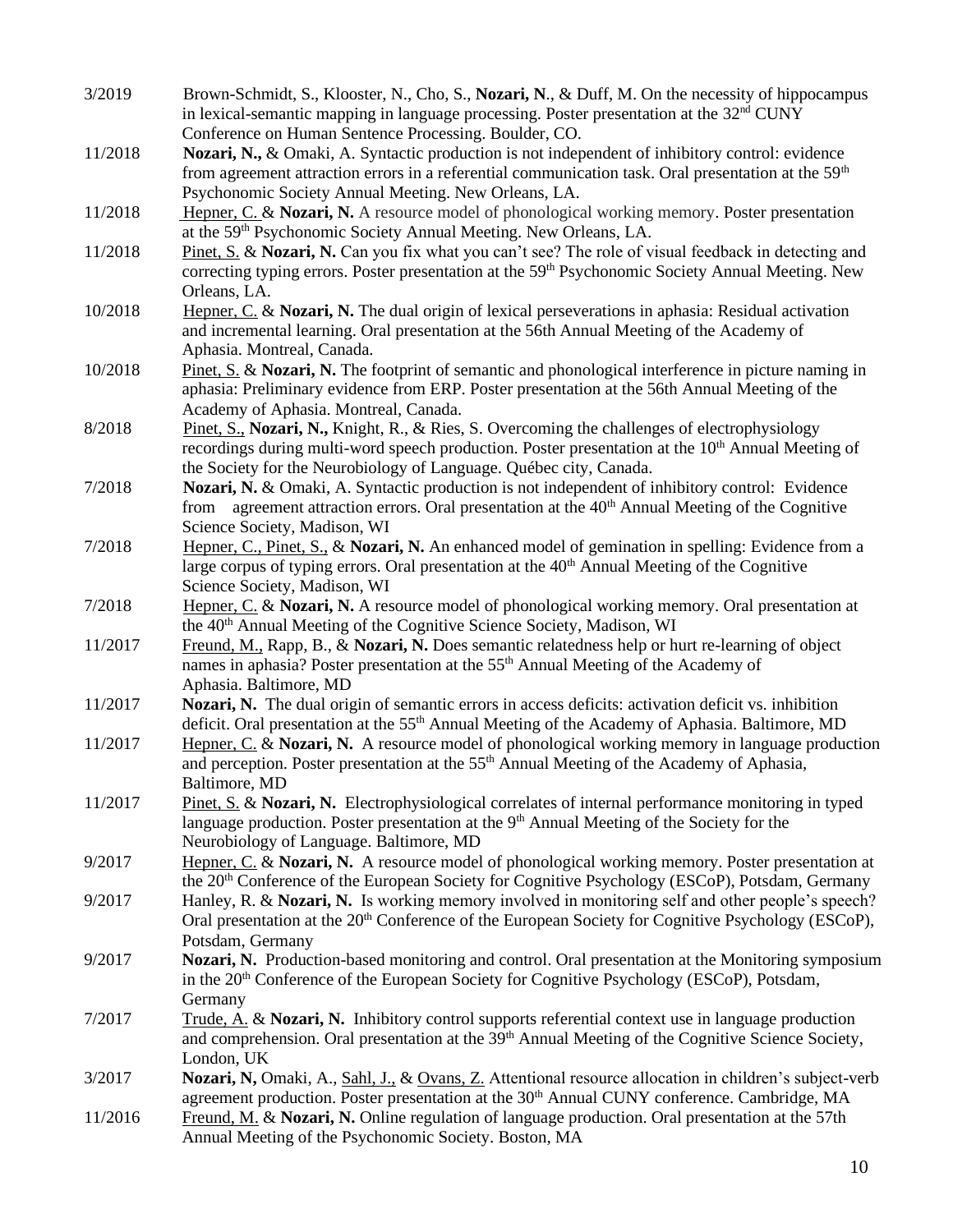- 10/2016 **Nozari, N.** & Faroqi-Shah, Y. How should we approach the study of fluency? A corpus analysis. Oral presentation at the 54th Annual Meeting of the Academy of Aphasia, Llandudno, Wales
- 10/2016 Akhavan, N., Goksun, T. & **Nozari, N.** Integrity and function of gestures in aphasia. Poster presentation at the 54<sup>th</sup> Annual Meeting of the Academy of Aphasia, Llandudno, Wales
- 10/2016 Trude, A. & **Nozari, N.** Cognitive costs of perspective-taking in an individual with nonfluent aphasia. Poster presentation at the 54<sup>th</sup> Annual Meeting of the Academy of Aphasia, Llandudno, Wales
- 9/2016 **Nozari, N.,** Martin, C. & McCloskey, N. An adjustable-resource model of cognitive control in sentence production: insights from English and Spanish. Poster presentation at the 22<sup>nd</sup> Annual Meeting of the Architectures and Mechanisms for Language Processing (AMLaP), Bilbao, Spain
- 8/2016 Akhavan, N., Goksun, T. & **Nozari, N.** Disfluency production in speech and gesture. Poster presentation at the 39th Annual Meeting of the Cognitive Science Society, Philadelphia, PA
- 8/2016 Freund, M., Gordon, B. & **Nozari, N.** Conflict-based regulation of control in language production. Oral presentation at the 39<sup>th</sup> Annual Meeting of the Cognitive Science Society, Philadelphia, PA
- 7/2016 **Nozari, N,** Martin, C., McCloskey, N. & Gordon, B. An adjustable-resource model of cognitive control in sentence production. Poster presentation at the 9<sup>th</sup> International Workshop on Language Production (IWLP), La Jolla, CA
- 7/2016 Trude, A., Gordon, B. & **Nozari, N.** Recruitment of cognitive resources during perspective-taking varies with contextual demands. Poster presentation at the  $9<sup>th</sup>$  International Workshop on Language Production (IWLP), La Jolla, CA
- 7/2016 Freund, M. & **Nozari, N.** Conflict-based regulation of control in language production. Poster presentation at the 9<sup>th</sup> International Workshop on Language Production (IWLP), La Jolla, CA
- 6/2016 Freund, M., Gordon, B., & **Nozari, N.** Regulation of language production by conflict-driven, domain-specific control. Poster presentation at the 28<sup>th</sup> Annual Meeting of the American Psychological Society (APS), Chicago, IL
- 11/2015 **Nozari, N.,** Freund, M., Breining, B., Rapp, B., & Gordon, B. Two types of cognitive control in word production. Poster presentation at the  $56<sup>th</sup>$  Annual Meeting of the Psychonomic Society, Chicago, IL
- 7/2015 Akhavan, N., **Nozari, N., &** Goksun, T. Motion event expressions in language and gesture: Evidence from Persian. Poster presentation at the 37<sup>th</sup> Annual Conference of the Cognitive Science Society, Pasadena, CA
- 7/2015 **Nozari, N.,** Dell, G.S., Schneck, K., & Gordon, B. Implementation of selective attention in sequential word production. (2015, July). Oral presentation at the 37<sup>th</sup> Annual Conference of the Cognitive Science Society, Pasadena, CA
- 11/2014 Arnold, J.E., **Nozari, N.,** & Thompson-Schill, S.L. Stimulation of the prefrontal cortex increases discourse connectedness and reduced references. Poster presentation at the 55th Annual Meeting of the Psychonomic Society, Long Beach, CA
- 11/2014 **Nozari, N.,** Trueswell, J.C., & Thompson-Schill, S.L. Local attraction in sentence comprehension is reined in by global constraints and executive abilities, Poster presentation at the 55<sup>th</sup> Annual Meeting of the Psychonomic Society, Long Beach, CA
- 10/2014 **Nozari, N.** Using Transcranial tDCS to test cognitive hypotheses. In **N. Nozari** (Chair), Using Transcranial Direct Current Stimulation (tDCS) to study and treat aphasia. Symposium presented at the 52nd Annual Meeting of the Academy of Aphasia, Miami, FL
- 10/2014 **Nozari, N.,** Mirman, D., & Thompson-Schill, S.L. The role of the left ventrolateral prefrontal cortex in online sentence processing. Oral presentation at the 52<sup>nd</sup> Annual Meeting of the Academy of Aphasia, Miami, FL
- 10/2014 Middleton, E.L., Schwartz, M.F., Graziano, K., Brown, D., & **Nozari, N.** Learning from your mistakes: The functional value of spontaneous error monitoring in aphasia. Poster presentation at the 52nd Annual Meeting of the Academy of Aphasia, Miami, FL
- 10/2014 Schwartz, M.F., Middleton, E.L., **Nozari, N.,** Brecher, A., Gagliardi, M., Garvey, K. A Paradigm for Investigating Executive Control Mechanisms in Word Retrieval in Language-Impaired and Neurotypical Speakers. Poster presentation at the 52<sup>nd</sup> Annual Meeting of the Academy of Aphasia, Miami, FL
- 8/2014 Arnold, J.E., **Nozari, N.,** & Thompson-Schill, S.L. Stimulation of Left Prefrontal Cortex Increases Discourse Connectedness and Reduced References. Oral presentation at RefNet workshop on psychological and computational models of reference comprehension and production, Edinburgh, UK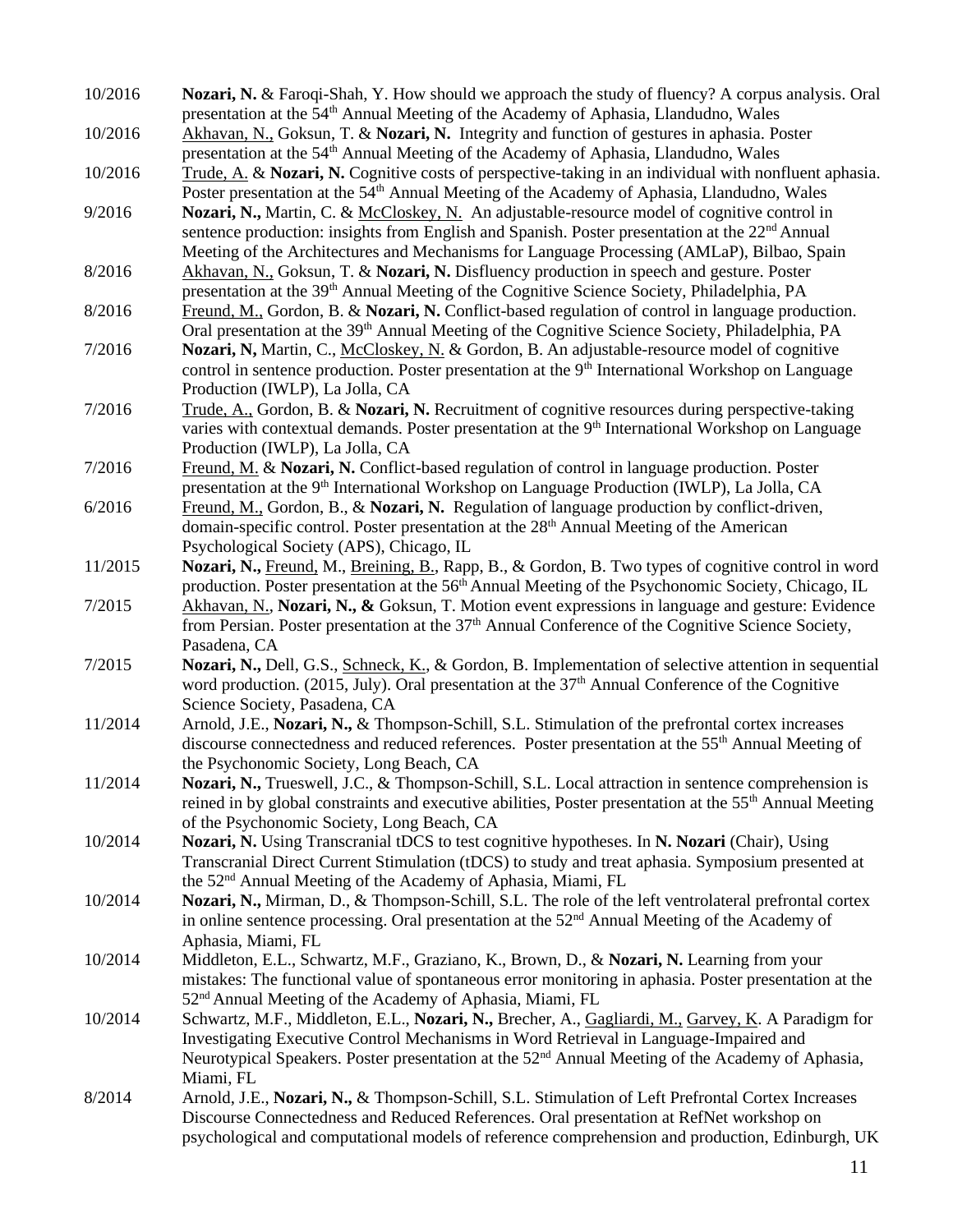| 4/2013  | Nozari, N. Woodard, K., Thompson-Schill, S.L. Cathodal tDCS: excitatory, inhibitory, or both?<br>Poster presentation at the 20 <sup>th</sup> Annual Meeting of the Cognitive Neuroscience Society (CNS), San<br>Francisco, CA                                        |
|---------|----------------------------------------------------------------------------------------------------------------------------------------------------------------------------------------------------------------------------------------------------------------------|
| 11/2012 | Nozari, N. & Thompson-Schill, S.L. What can you expect from boosting prefrontal cortex? Poster<br>presentation at the 53 <sup>rd</sup> Annual Meeting of the Psychonomic Society, Minneapolis, MN                                                                    |
| 10/2012 | Nozari, N. & Dell, G.S. Who are the lexical-routers? An investigation into the nature of word<br>repetition in aphasia. Poster presentation at the 50 <sup>th</sup> Annual Meeting of the Academy of Aphasia,<br>San Francisco, CA                                   |
| 10/2012 | Nozari, N., Schwartz, M.F. & Coslett, H.B. Fluency of speech depends on executive abilities:<br>evidence for two levels of conflict in speech production. Poster presentation at the 50 <sup>th</sup> Annual<br>Meeting of the Academy of Aphasia, San Francisco, CA |
| 7/2012  | Nozari, N. & Schwartz, M.F. Does fluency of speech depend on executive abilities? Poster<br>presentation at the 7th International Workshop on Language Production, New York, NY                                                                                      |
| 3/2012  | Nozari, N., Arnold, J.E., & Thompson-Schill, S.L. What does the left prefrontal cortex do for<br>sentence production? Evidence from tDCS. Poster presentation at the 26 <sup>th</sup> Annual CUNY<br>Conference, Columbia, SC                                        |
| 7/2011  | Nozari, N. & Dell, G.S. Selective attention and speech errors: feature migration in time." Oral<br>presentation at the 33 <sup>rd</sup> Annual Meeting of the Cognitive Science Society, Boston, MA                                                                  |
| 12/2010 | Nozari, N. A new model of monitoring in speech production. Oral presentation at the Outstanding<br>Graduate Student Seminar, Beckman Institute of Sciences, Urbana, IL                                                                                               |
| 10/2010 | <b>Nozari, N. &amp; Dell, G.S. Does error detection require comprehension? Oral presentation at the</b><br>Cognitive Brown Bag Series, University of Illinois, Urbana, IL                                                                                            |
| 10/2009 | Nozari, N., Kittredge, A.K., & Dell, G.S. A computational case-series approach to frequency effect<br>in aphasic word repetition. Oral presentation at 47 <sup>th</sup> Annual Meeting of the Academy of Aphasia,<br>Boston, MA                                      |
| 9/2009  | Nozari, N., Kittredge, A.K., & Dell, G.S. Parallel case-series analysis of aphasic word production.<br>Poster presentation at the Beckman Institute Seminar. Beckman Institute of Sciences, Urbana, IL                                                               |
| 3/2009  | Nozari, N., Kittredge, A.K., & Dell, G.S. A computational case-series approach to frequency effect<br>in aphasic word repetition. Poster presentation at the 16 <sup>th</sup> Annual Meeting of the Cognitive<br>Neuroscience Society (CNS), San Francisco, CA       |
| 11/2008 | Nozari, N. 30 years of lexical bias war: time to call a truce. Oral presentation at the Language<br>Processing Brown Bag Series, Beckman Institute of Sciences, Urbana, IL                                                                                           |
| 11/2007 | Nozari, N., & Dell, G.S. Lexical bias in speech production: how efficient can a lexical editor be?<br>Poster presentation at the 48 <sup>th</sup> Annual Meeting of the Psychonomic Society, Long Beach, CA                                                          |
| 8/2007  | Nozari, N. & Dell, G.S. Monitoring or feedback? Evidence from the lexical bias effect. Oral<br>presentation at the Cognitive Brown Bag Series, University of Illinois, Urbana, IL                                                                                    |
| 4/2005  | Nozari, N. & Daryaee, P. Effects of a major social stressor (war) on the patterns of tumor extension<br>in breast cancer patients. Poster presentation at the 29 <sup>th</sup> Annual Symposium of the American<br>Society of Breast Disease, Las Vegas, NV          |

# **FUNDING**

| 09/15/2021-08/31/2023 | Women in Cognitive Science: Networking, Visibility, and Career Pathways<br>Identification Number: 2138047 |
|-----------------------|-----------------------------------------------------------------------------------------------------------|
|                       | <b>National Science Foundation</b>                                                                        |
|                       | Role: Co-PI                                                                                               |
|                       | \$49,937                                                                                                  |
| 06/01/2020-05/31/2023 | The role of semantic similarity in vocabulary learning                                                    |
|                       | Identification number: 202000221                                                                          |
|                       | <b>Spencer Foundation</b>                                                                                 |
|                       | \$50,000                                                                                                  |
|                       | Role: PI                                                                                                  |
| 01/01/2020-01/07/2021 | Investigating the neural basis of monitoring and inhibitory control in language<br>production             |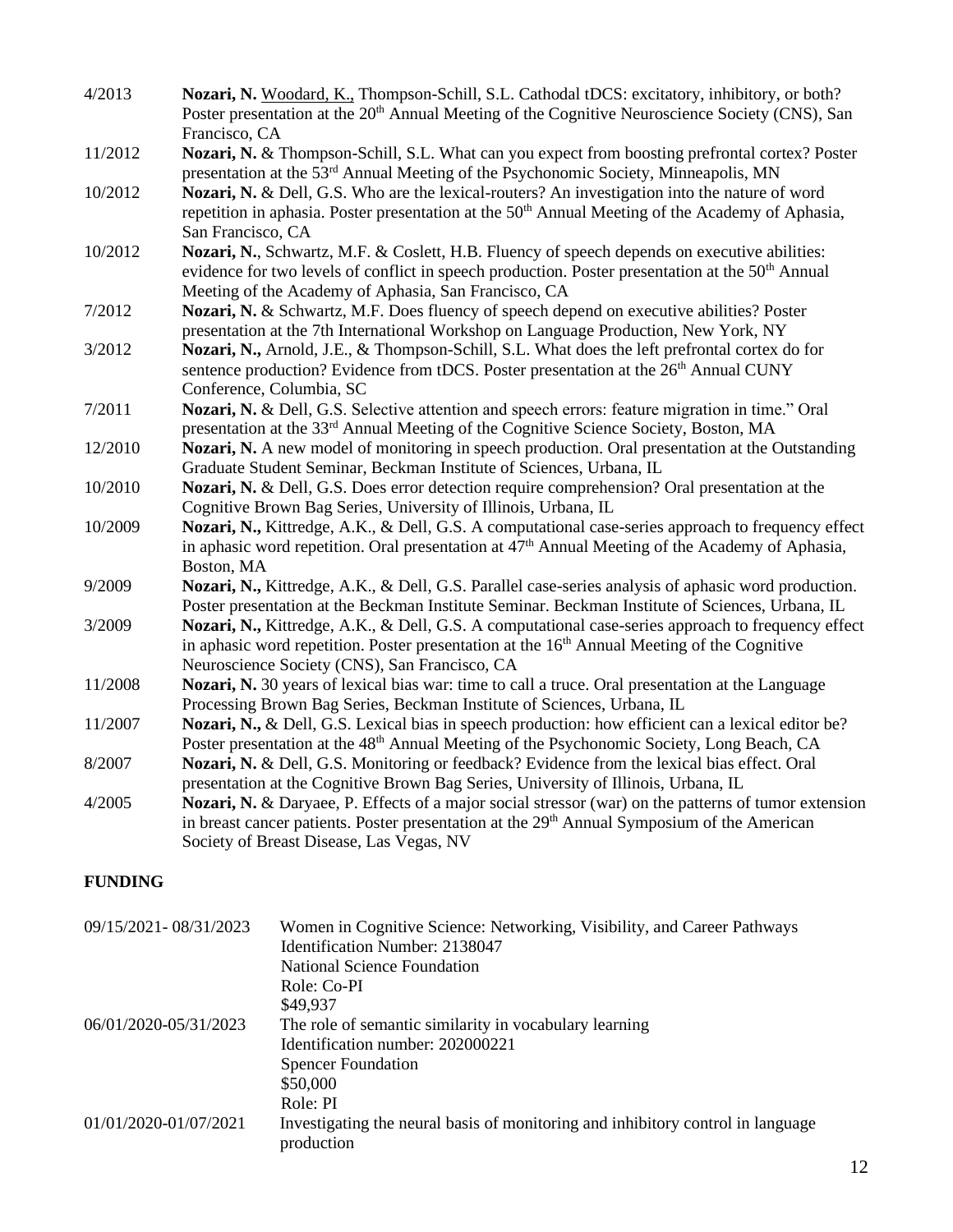|                            | Developmental Fund Seed Grant, BRIDGE center, University of Pittsburgh-Carnegie  |
|----------------------------|----------------------------------------------------------------------------------|
|                            | <b>Mellon University</b>                                                         |
|                            | \$24,960                                                                         |
|                            | Role: PI                                                                         |
| 01/01/2019-01/01/2021      | Cross-Linguistic Investigations of Syntactic Creativity Errors in Children's Wh- |
|                            | questions                                                                        |
|                            | Identification number: 14-551                                                    |
|                            | National Science Foundation (NSF): Doctoral Dissertation Research                |
|                            | \$14,452                                                                         |
|                            | PI: Carolyn J Lutken                                                             |
|                            | Role: Co-PI/Faculty mentor                                                       |
| 09/15/2016-09/15/2020      | Executive control in sentence production                                         |
|                            | Identification Number: 001910777                                                 |
|                            | National Science Foundation (NSF)                                                |
|                            | \$577,408                                                                        |
|                            | Role: PI                                                                         |
| 07/01/2016-07/01/2018      | Investigation of the effect of contextual semantic similarity on word learning   |
|                            | The Science of Learning Initiative, Johns Hopkins University                     |
|                            | \$146,793                                                                        |
|                            | Role: PI                                                                         |
| 03/01/2016-03/01/2019      | Contributions of executive control abilities to perspective-taking in aphasia    |
| (PI left on 06/30/2017 for | 1F32DC015390-01                                                                  |
| A job)                     | NIH/NIDCD                                                                        |
|                            | \$174,090                                                                        |
|                            | PI: Alison Trude (postdoc)                                                       |
|                            | Role: Co-PI/Faculty mentor                                                       |
| 07/01/2014-07/01/2016      | Deep Multi-view Learning for Acoustic-to-Articulatory-Inversion                  |
|                            | The Science of Learning Initiative, Johns Hopkins University                     |
|                            | \$110,000                                                                        |
|                            | PI: Raman Arora                                                                  |
|                            | Role: Co-PI                                                                      |
| 09/01/2011-09/01/2013      | Task Switching: a window to executive deficits in aphasia                        |
|                            | <b>State of PA Health Research Formula Grant</b>                                 |
|                            | \$52,000                                                                         |
|                            | PI: Myrna Schwartz                                                               |
|                            | Role: Co-PI                                                                      |

### **EDUCATIONAL ACTIVITIES**

### **Teaching**

- Spring 2022 Instructor, Cognitive Psychology (General Education course), Department of Psychology, Carnegie Mellon University
- Spring 2022 Guest lecturer (April 7), PhD Seminar on computational models of speech and language production, University of Pittsburgh
- Spring 2021 Instructor, Cognitive Psychology (General Education course), Department of Psychology, Carnegie Mellon University
- Fall 2020 Instructor, Cognitive Psychology (General Education course), Department of Psychology, Carnegie Mellon University
- Spring 2020 Instructor, Cognitive Psychology (General Education course), Department of Psychology, Carnegie Mellon University
- Spring 2020 Guest lecturer (March 26), Neurobiology of Language, Department of Speech and Hearing Sciences, University of Pittsburgh.
- Fall 2017 Instructor and supervisor of Co-Instructor Svetlana Pinet, An introduction to EEG recording and brain stimulation\* (undergraduate level) Department of Cognitive Science, Krieger School of Arts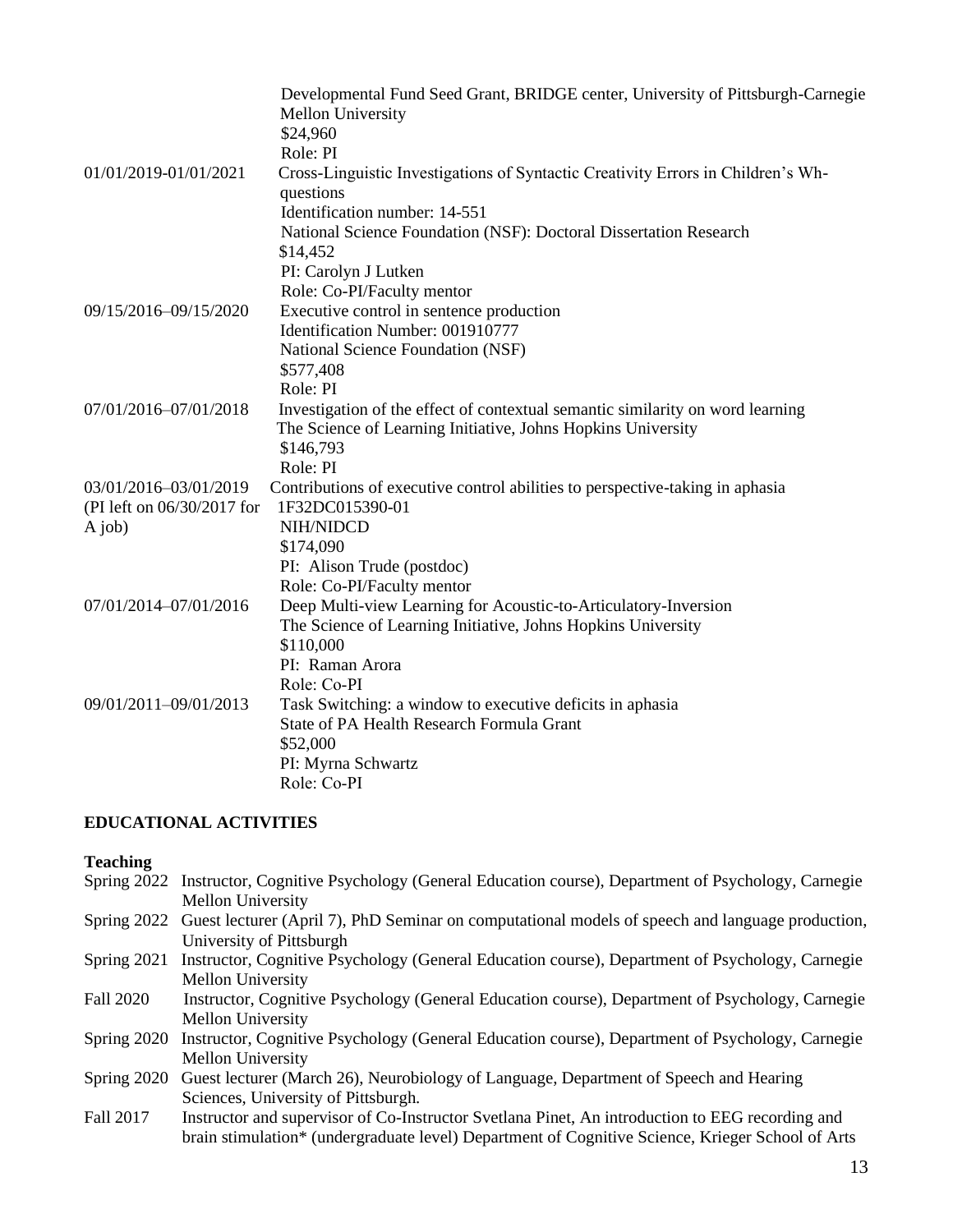& Sciences, Johns Hopkins University, Baltimore, MD *\* New course developed specifically for the orientation of undergraduate students to methods of brain stimulation and recording. Course selected by the Dean's office in the competitive proposal review process for SOUL (Special Opportunities for Undergraduate Learning) courses at Johns Hopkins University.*  Spring 2016 Instructor, Cognitive and Neural Basis of Executive Control\* (upper-level undergraduate/graduate), Department of Cognitive Science, Krieger School of Arts & Sciences, Johns Hopkins University, Baltimore, MD *\* New course developed and taught for the first time at Johns Hopkins University* Spring 2010 Instructor (lab section), Experimental Design in Cognitive Psychology (upper-level undergraduate),

Department of *Psychology*, University of Illinois at Urbana-Champaign Fall 2009 Invited guest lecturer, Psycholinguistics (mid-level undergraduate), Department of Psychology, University of Illinois at Urbana-Champaign

### **Workshops /seminars**

- 11/2020 Organizer and speaker, "Verbal Working Memory: Domain General or Domain Specific?", 61<sup>st</sup> Annual Meeting of the Psychonomics Society.
- 11/2014 Organizer and speaker, "Using Transcranial Direct Current Stimulation (tDCS) to study and treat aphasia: Why's, How's, Do's and Don'ts", 52nd Annual Meeting of the Academy of Aphasia, Miami, FL.

### **Mentoring**

## **Pre-doctoral Advisees /Mentees**

*\*Note that the medical school at Johns Hopkins did not have a PhD program in cognitive psychology or cognitive neuroscience, hence the few graduate students compared to post-BA/BS/MA/MS research assistants.*

*Full time trainees, interns, or students with independent research projects*

| 2022-     | Tara Pirnia, B.S. (Neuroscience, UCLA). PhD. student (PNC & Machine Leaning). Joint advisor<br>with Leila Wehbe.                                                                                                                                                                                                                                                                                                                                                                                                |
|-----------|-----------------------------------------------------------------------------------------------------------------------------------------------------------------------------------------------------------------------------------------------------------------------------------------------------------------------------------------------------------------------------------------------------------------------------------------------------------------------------------------------------------------|
| 2022-     | <b>Andrea Tovar, B.A.</b> (Psychology, University of Texas at El Paso). Ph.D. student (psychology at<br>UPitt). Primary advisor: Natasha Tokowicz.                                                                                                                                                                                                                                                                                                                                                              |
| $2021 -$  | <b>Jenah Black, B.A.</b> (Psychology and Linguistics at the University of Iowa; M.S. in Psychology at<br>Villanova University in 2021), Ph.D. student (cognitive neuroscience track).                                                                                                                                                                                                                                                                                                                           |
| 2021-2022 | Jack Burgess, B.A. (Computer Science and Neuroscience, Dartmouth College), Ph.D. student<br>(program in neural computations).                                                                                                                                                                                                                                                                                                                                                                                   |
| $2021 -$  | Nikhil Lakhani, B.A. in Cognitive Science and Linguistics (University of Pennsylvania). Lab<br>manager and full-time RA.                                                                                                                                                                                                                                                                                                                                                                                        |
| 2020-     | Megan Waller, B.A. (Psychology and French, Cornell University). Ph.D. student (co-advised.<br>Primary advisor: Dan Yurovsky). Received the Paula Menyuk Award for the 46 <sup>th</sup> Annual Boston<br>University Conference on Language Development (BUCLD).                                                                                                                                                                                                                                                  |
| 2020-     | Tania Daliwal, B.S. (Stanford University). Full-time RA, working on projects related to the<br>development of semantic knowledge and language.                                                                                                                                                                                                                                                                                                                                                                  |
| 2019-     | William Harrison, B.A. (Cognitive Science, Johns Hopkins University), MS (Communicative<br>Disorders and Sciences, SUNY-Buffalo). Full-time RA, working on projects investigating the<br>cognitive and neural basis of language and executive control disorders in individuals with stroke<br>and brain tumor.                                                                                                                                                                                                  |
| 2019-2020 | <b>Delaney McDonagh, B.S.</b> (Neuroscience, Rhodes College). Full-time RA, working on projects<br>related to the development of semantic knowledge and language.                                                                                                                                                                                                                                                                                                                                               |
| 2018      | Juliana Hoover, B.A. candidate (Linguistics and Neuroscience, Duke University). Juliana has<br>completed a full-time summer internship in my lab. During this time, she has learned the basics of<br>experimental design and neuropsychological testing in individuals with aphasia. With supervision<br>from me and my RA Chris Hepner, she has designed a study to investigate the origin of multi-word<br>production deficit in aphasia, has collected data from seven individuals with aphasia, transcribed |

14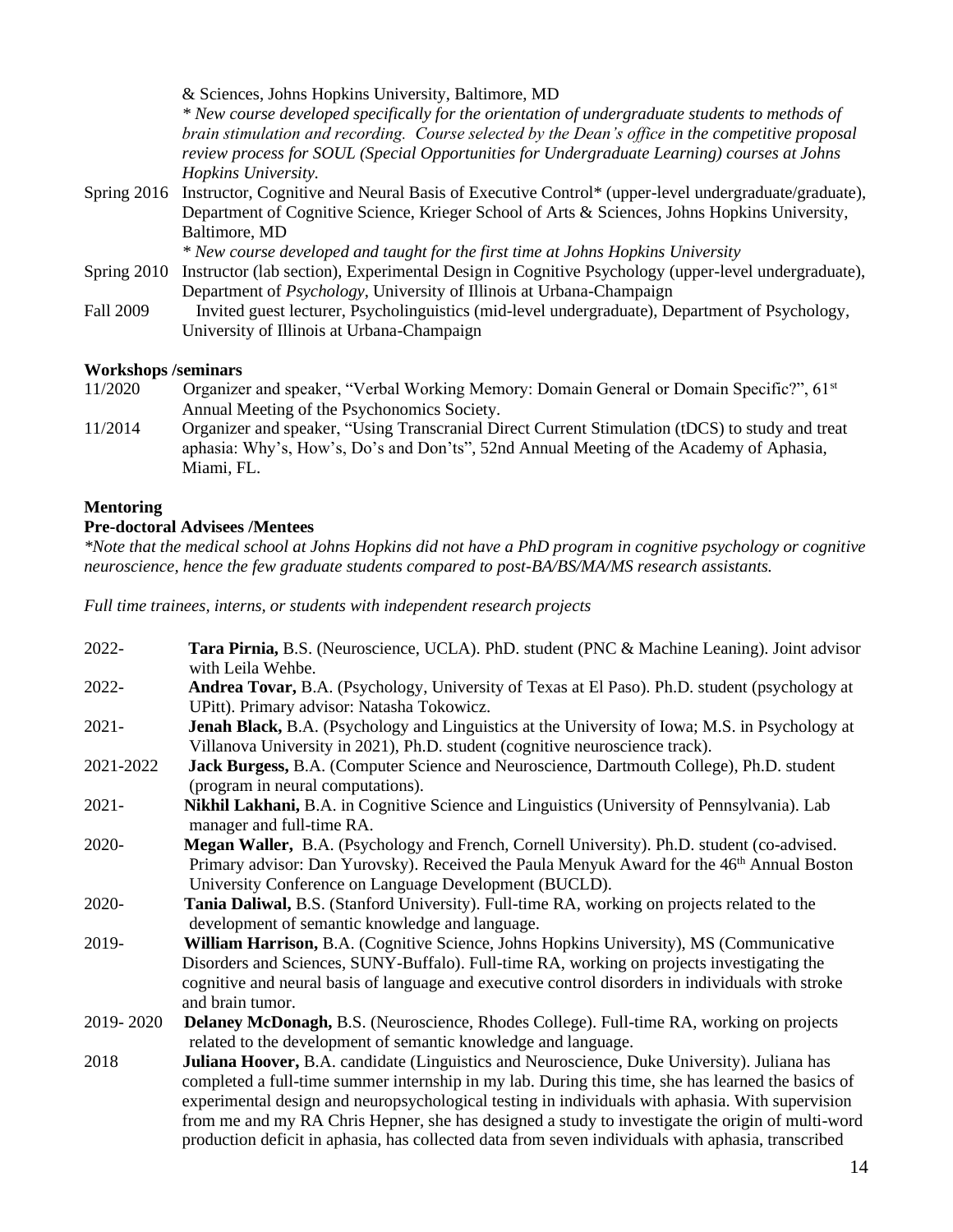and coded the data, and has learned how to graph and present her results. In addition, she has been familiarized with the basics of EEG testing, and has been helping my postdoc Svetlana in an EEG project investigating the origins of semantic and phonological interference in individuals with aphasia. Going forward, she will be included in the presentation and write-up of the data she has been directly involved in collecting and/or coding.

- 2018-2019 **Adna Jaganjac,** B.A. (Psychology and English, Emory University). Adna has joined the lab in August 2018 as the new lab manager, and is interested in studying the link between monitoring, metacognition and language learning.
- 2016-2018 **Jessa Sahl,** B.A. (Music and pre-med, University of Connecticut). Jessa was a full-time Research Assistant in my lab and has worked on several projects regarding language learning in children and individuals with post-stroke aphasia. She has a poster with me, and has also finished two projects on second language learning in children in Baltimore schools, and studying the role of inhibitory control in the production of agreement errors, the data for which are currently being analyzed. Jessa has been accepted into medical school at the University of Connecticut, and has started in August 2018.
- 2016-2020 **Christopher Hepner**, M.A. (Cognitive Science, Johns Hopkins University). Chris is a full-time Research Assistant in my lab, working on models of phonological working memory in speech perception and production. His second line of research focuses on exploring the cognitive architecture of spoken and written production. He is a co-author on a published paper, and two 6 page CogSci abstracts. He has had three oral presentations in major conferences based on his work with me, and is currently writing up two additional journal articles based on his work in the lab.
- 2015-17 **Nicholas McCloskey,** B.A. candidate (Psychology, Temple University). Nick was a full-time research intern and a part-time RA in my lab working on bilingualism. He is a co-author on two posters with me. He is currently a Research Assistant in the Linguistics programs at the University of South Carolina.
- 2015-16 **Kathleen Kelly,** B.A. (Psychology & Neuroscience, Rice University; post-BA pre-med student at Johns Hopkins University). Kathleen completed two semesters of Medical Tutorial credit in my lab, and learned collection of eye-tracking data. She was accepted to Georgetown Medical School in 2016.
- 2014-17 **Michael Freund,** B.A. (Psychology, University of Wisconsin). As my lab manager, Mike has been involved in several projects, and has co-authored Nozari, Freund, Breining, Rapp & Gordon (2016). He also has two first-author papers and three conference presentations with me. In fall 2017, he started his PhD training in cognitive neuroscience at Washington University in St. Louis in Todd Braver's lab.
- 2014-16 **Niloofar Akhavan,** M.A. (Psychology, Koc University, Istanbul, Turkey). I have co-mentored Niloofar on several projects, including collection of data from individuals with aphasia in Iran. I have been a co-author on four papers on which Niloofar has been the first author. Niloofar started her training as a PhD student in Speech and Hearing Sciences at UCSD in Spring 2017. She was awarded the ASHA's Graduate Student Scholarship in Fall 2017.
- 2014-15 **Kyle Schneck,** M.A. (Linguistics and cognitive science; University of Delaware). Kyle worked with me part-time for a year. He learned speech error coding, and is a co-author in Nozari, Dell, Schenck, & Gordon (2015). In 2016, Kyle accepted a position as the science writer for NASA.
- 2014-15 **Bonnie Breining,** Ph.D. candidate (Cognitive Science, Johns Hopkins University). I co-mentored Bonnie Breining on three projects all three of which are published in high profile journals. I was also on her dissertation committee. After graduation in Fall 2016, Bonnie accepted a postdoctoral fellowship at Dr. Hillis's lab at the Neurology Department at Johns Hopkins.
- 2014 **Sweta Joshi,** B.A. candidate (Psychology, McGill University), summer 2014. Completed a summer internship with me and learned audio and video coding of speech and gestures. She helped with coding the data for Nozari, Goksun, Thompson-Schill & Chatterjee (2015), and appears in the acknowledgment section of that paper.
- 2012-13 **Kristina Woodard**, B.A. candidate (Psychology, University of Pennsylvania). Worked with me for a year when I was a mentor in the Penn Undergraduate Research Mentorship (PURM) program. Wrote her Honors thesis with me, presented a poster with me at the  $20<sup>th</sup>$  Annual Meeting of the Cognitive Neuroscience Society (CNS) in 2013, co-authored the article Nozari, Woodard, &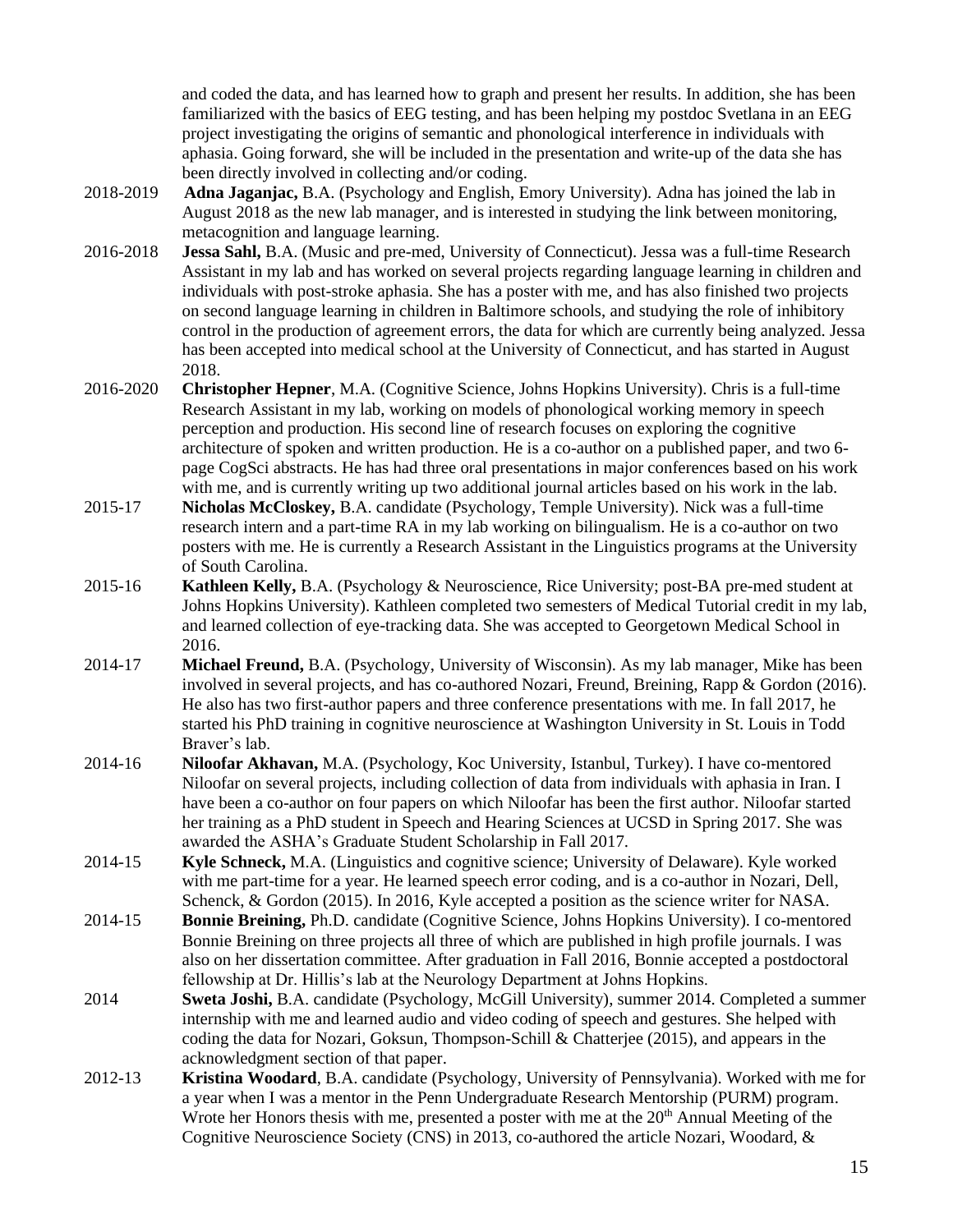Thompson-Schill (2014), and received the Morris Viteles Award for Excellence in Undergraduate Research in Psychology for her work with me. She was later accepted in to the clinical psychology PhD program at the University of Wisconsin.

*Part-time trainees (students working part-time in the lab for 1-3 semesters for research credit for Neuroscience,Cognitive Science programs or for Medical Tutorial):* 

| 2022    | Harry Ren (sophomore, Statistics and Machine Learning)                  |
|---------|-------------------------------------------------------------------------|
|         | Lay Len Ching (freshman, major not yet declared)                        |
|         | Liz Chu (freshman, Statistics and Machine Learning)                     |
| 2021    | Santiago Brusseau (junior, Statistics and Machine Learning)             |
|         | Lily Madojemu (Sophomore, Applied Multilingual Studies)                 |
|         | Francis Ng (junior, Cognitive Science, Statistics and Machine Learning) |
|         | Adhvik Kanagala (freshman, Neuroscience)                                |
| 2020    | Eri Phinesee (junior, Cognitive science) – SURA student                 |
|         | Qianou Ma (junior, cognitive science and computer science) SURF student |
|         | Marion Haney (junior, Statistics and machine learning)                  |
|         | Jessa Westmeier (senior, Neurobiology & Arts)                           |
| 2018    | Clair Narang (sophomore, Neuroscience)                                  |
|         | Soohwan Jung (post-BA premed program)                                   |
| 2016-17 | Karis D'Alessandro (sophomore/junior, Neuroscience)                     |
|         | Hannah Miller (sophomore, Cognitive Science & Spanish)                  |
|         | Linyuan Shi (sophomore, Neuroscience)                                   |
|         | Siri Tummala (freshman, Economics)                                      |
|         | Soohwan Jung (post-BA premed program)                                   |
| 2015-16 | Biobele Braide (junior/senior, Neuroscience)                            |
|         | Katie Link (sophomore/junior, Neuroscience)                             |
| 2014    | Alex Serafini (freshman, Biomolecular Engineering and Neuroscience)     |
|         | Raghav Matta (freshman, Neuroscience)                                   |
|         | Rebecca Zhang (freshman, Cellular Biology and Neuroscience)             |

### **Post-doctoral Advisees /Mentees**

- 2021- **Nilsu Atilgan,** Ph.D. (Cognitive and Brain Sciences, University of Minnesota). Conducting research on the role of visual processes in typing.
- 2016-2019 **Svetlana Pinet,** Ph.D. (Psychology, Aix-Marseille University). Conducted research on cognitive and neural basis of typing. Based on her work in my lab, she has published a paper with me in Psychonomic Bulletin & Review, has another paper under review, and one that is being prepared for write-up. In addition, she has had multiple presentations based on her work in the lab in major conferences such as the SNL, Psychonomics, Academy of Aphasia, and CogSci.
- 2015-16 **Alison Trude,** Ph.D. (Psychology, University of Illinois at Urbana-Champaign) currently a language scientist in the Alexa team at Amazon. Alison received her NRSA (F32 grant) from NIH: NIDCD under my mentorship. She has three conference abstracts with me, as well as a 6-page paper in the proceedings of the Annual Meeting of the Cognitive Science Society, 2017. The data she collected during her time in my lab are ready to be written up as two papers.

### **Thesis/graduate committees**

| $2022 -$<br>Tara Pirnia, PhD candidate in PNC and Machine Learning, CMU. Advisor and committee member. |
|--------------------------------------------------------------------------------------------------------|
|--------------------------------------------------------------------------------------------------------|

- 2021- Kyriaki Neophytou, PhD candidate in Cognitive Neuroscience, Johns Hopkins University. Committee member.
- 2021- Ann Kochupurackal, Ms candidate in Psychology, Tufts University. Committee member.
- 2020- Megan Waller, Ph.D. candidate in Psychology, Carnegie Mellon University. Committee member.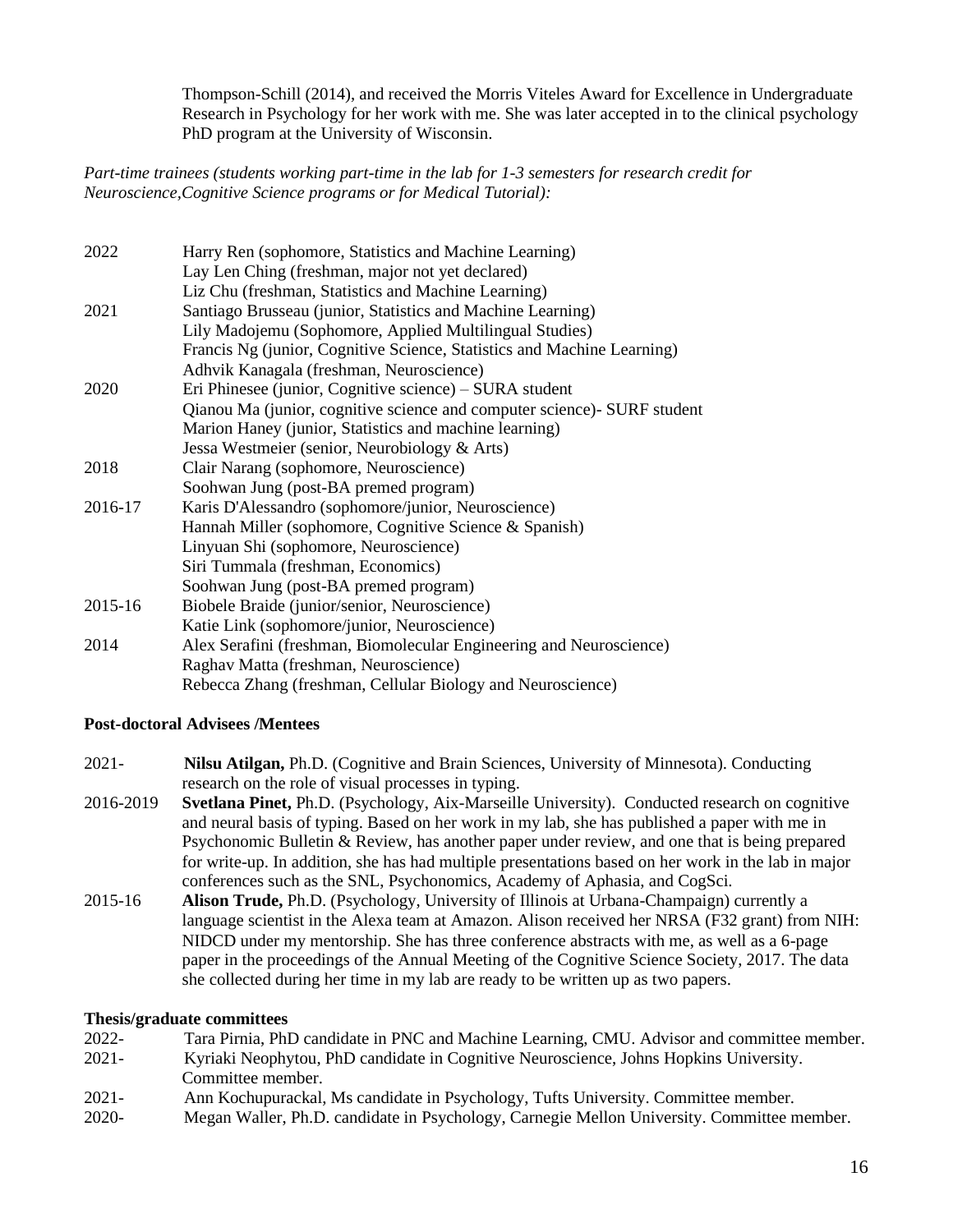- 2019- Timothy Murphy, Ph.D. candidate in Psychology, Carnegie Mellon University. Committee member.
- 2019-2020 Benjamin Chernoff, Ph.D. candidate in Psychology, Carnegie Mellon University. Committee member.
- 2019- Patience Stevens, Ph.D. candidate in Psychology, Carnegie Mellon University. Committee member.
- 2019 Gali Ellenblum, Ph.D. candidate in Cognitive Science, Johns Hopkins University. Dissertation committee member.
- 2018 Robert Wiley, Ph.D. candidate in Cognitive Science, Johns Hopkins University. Dissertation committee member.
- 2017 Niloofar Akhavan, M.A. candidate in Psychology, Koç University, Istanbul, Turkey. Dissertation committee member.
- 2017 Behnoush Tahanzadeh, Ph.D. candidate in Speech and Hearing Sciences, Tehran University of Medical Sciences, Tehran, Iran. Dissertation committee member.
- 2016 Bonnie Breining, Ph.D. candidate in Cognitive Science, Johns Hopkins University. Dissertation committee member.

## **Educational Program Building**

- 2021- BRIDGE steering committee Chair, CMU and University of Pittsburgh
- 2020- Neuroscience committee, Program for Computational Neuroscience, CMU and University of Pittsburgh
- 2019- BRIDGE steering committee member, CMU and University of Pittsburgh
- 2019- Graduate student committee, Department of Psychology at CMU
- 2017 Mentor in the Academy of Aphasia's Mentorship Program.
- 2017 New undergraduate course proposal: Proposed a new course (together with mentee Dr. Svetlana Pinet) to teach undergraduate students the basics of brain recording and stimulation. This proposal was in answer to a call for the competitive SOUL (Special Opportunities for Undergraduate Learning) program, and was approved for teaching in Fall 2017.
- 2016 New upper-level undergraduate/graduate course proposal: Proposed a new course, Cognitive and Neural Basis of Executive Control, for teaching in the department of Cognitive Science.
- 2016 Mentor in the Women's Mentorship Network sponsored by The American Women's Medical Association.
- 2014-present Mentor in the neuroscience program at Johns Hopkins University. Supervising undergraduate students in the neuroscience program who seek research experience in cognitive psychology or cognitive neuroscience. Offering research credit (1-4).
- 2014-present Mentor in the Medical Tutorial program at Johns Hopkins University. Providing a unique experience for pre-med students who want to learn the basics of translational research, as well as modern techniques in cognitive research such as eye-tracking. Offering research credit (1-2).
- 2011-2013 Mentor in the PURM (Penn Undergraduate Research Mentorship) program to promote excellence in undergraduate research. Research mentorship and supervision of Honors theses. Trainee was awarded the Morris Viteles Award for Excellence in Undergraduate Research in Psychology.

# **ORGANIZATIONAL ACTIVITIES AND LEADERSHIP**

### **Editorial and administrative appointments**

| 2020-     | Associate editor, Psychonomic Bulletin & Review                                               |
|-----------|-----------------------------------------------------------------------------------------------|
| 2019-2021 | Member, Academy of Aphasia Program committee                                                  |
| 2018-2020 | Editor, PLOS ONE journal                                                                      |
| 2018-     | Editorial board member, Cognitive Neuropsychology journal                                     |
| 2017-2019 | Chair, Academy of Aphasia membership board                                                    |
| 2016      | Search committee member, search for the new faculty hire in the Cognitive Neurology division. |
| 2016-2017 | Board member, Academy of Aphasia Membership Board                                             |
| 2016-     | Editorial board member, Frontiers in Psychology journal (Cognition section)                   |

# **Leadership roles**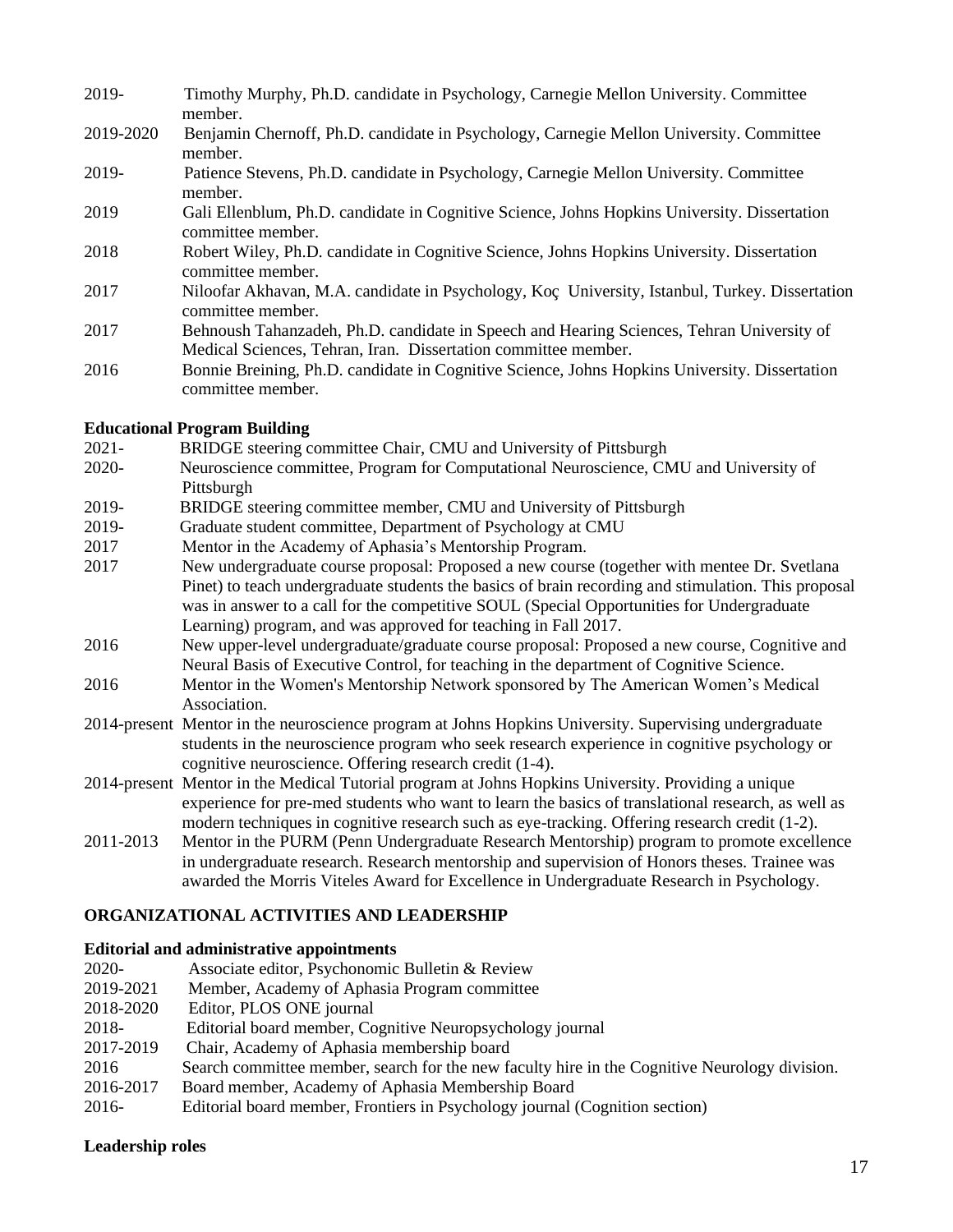- 2022 (Upcoming) Organizing and chairing the 12th International Workshop on Language Production in Pittsburgh in June 2022.
- 2021 Co-organizing the Women in Cognitive Science (WiCS) event in CogSci2021: Navigating the maze: Developing your career in animal cognition.
- 2020- Appointed to the leadership team of Women in Cognitive Science (WiCS)
- 2016 Selected for the Emerging Women Leadership Program, sponsored by the Office of Women in Science and Medicine, Johns Hopkins University.

### **Journal/conference peer review activities**

Reviewer, Journal of Memory and Language Reviewer, Cognition Reviewer, Psychological Science Reviewer, Cognitive Neuropsychology Reviewer, Memory and Cognition Reviewer, Journal of Experimental Psychology: Learning, Memory and Cognition Reviewer, Journal of Experimental Psychology: Human Perception and Performance Reviewer, Journal of Cognitive Neuroscience Reviewer, Trends in Cognitive Sciences (TICS) Reviewer, International Journal of Speech-Language Pathology Reviewer, Frontiers in Psychology Reviewer, Brain & Language Reviewer, Neuropsychologia Reviewer, Acta Psychologica Reviewer, Cognitive, Affective, & Behavioral Neuroscience Reviewer, Journal of Neurolinguistics Reviewer, Quarterly Journal of Experimental Psychology Reviewer, Brain Stimulation Reviewer, Language and Cognitive Processes (now Language, Cognition, and Neuroscience) Reviewer, PLoS One Reviewer, Cortex Reviewer, Cognitive and Behavioral Neurology Reviewer, Experimental Brain Research Reviewer, Bilingualism: Language and Cognition Reviewer, Scientific Reports - Nature Research Reviewer, Language Learning and Development Reviewer, Journal of Cognition Reviewer, Journal of Cultural Cognitive Science Reviewer, 37th Annual Meeting of the Cognitive Science Society Reviewer, 38th Annual Meeting of the Cognitive Science Society Reviewer, 40th Annual Meeting of the Cognitive Science Society Reviewer, 41st Annual Meeting of the Cognitive Science Society Reviewer, 29th Annual CUNY Conference on Human Sentence Processing Reviewer, 30th Annual CUNY Conference on Human Sentence Processing Reviewer, 31st Annual CUNY Conference on Human Sentence Processing Reviewer, 32nd Annual CUNY Conference on Human Sentence Processing Reviewer, 33rd Annual CUNY Conference on Human Sentence Processing

### **Advisory Committees, Review Groups/Study Sections**

- 2022 Panelist for NIH study section, LCOM
- 2022 Reviewer for the Carnegie Fellowship, Carnegie Mellon University
- 2021 Reviewer for the NSF trans-Atlantic Platform Recovery, Renewal and Resilience (TAP RRR)
- 2021 Reviewer for the Pew Biomedical Scholars Program, Carnegie Mellon University
- 2020 Program Committee, CogSci 2020
- 2019 Program Committee Academy of Aphasia